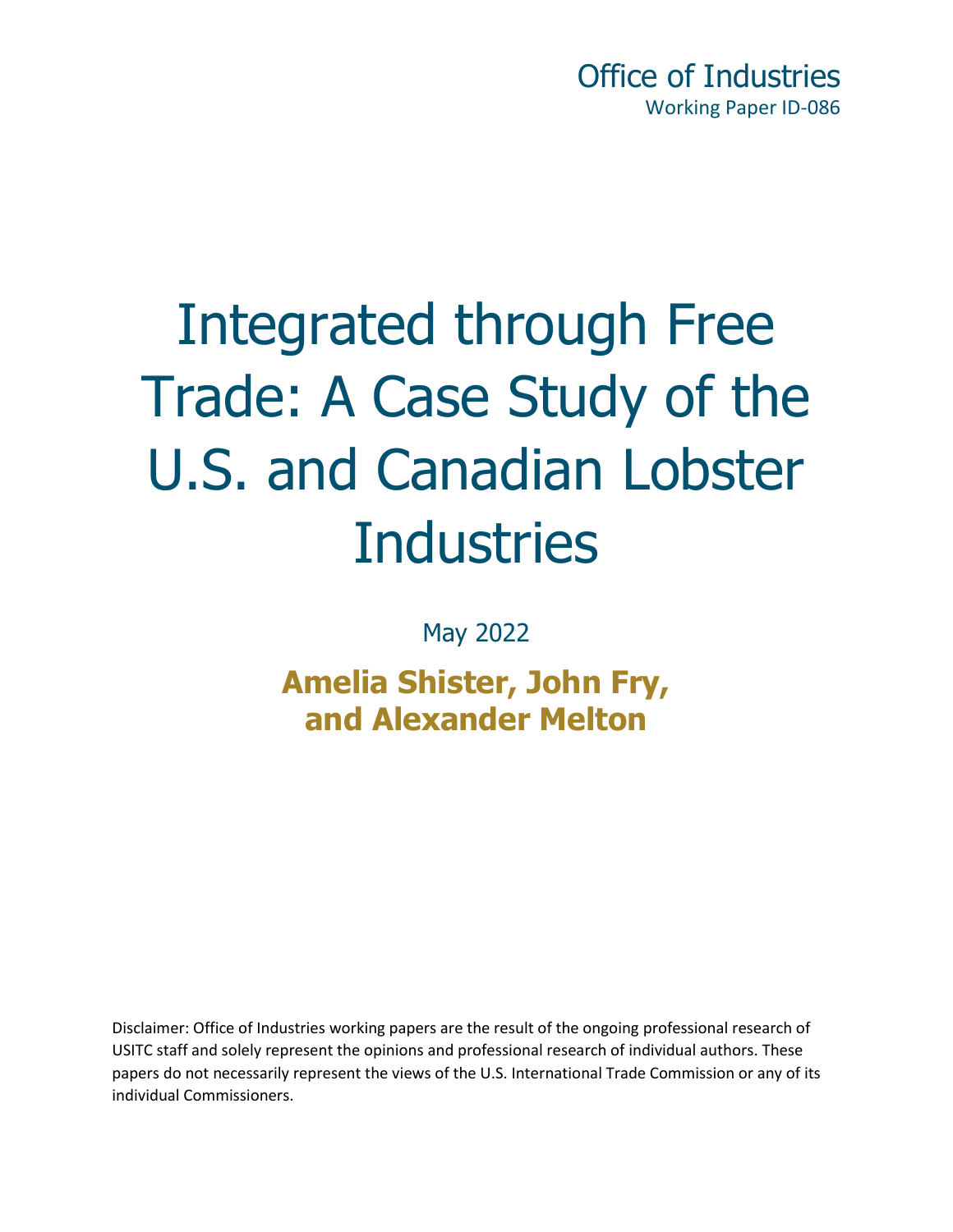### **Abstract**

This paper is the first in a series of papers focused on the North American industry catching, processing and trading American lobster. In this paper, the authors describe the competitiveness of the U.S. and Canadian industries, emphasizing their similarities, differences, and finally how they complement each other through free trade across a common border. The interconnectivity of the U.S. and Canadian industries, enhanced by their free trade status, creates a unique scenario for both countries to develop competitive advantages. This paper contributes to the literature by analyzing how free trade enables both countries to succeed in this distinctive competitiveness situation*.*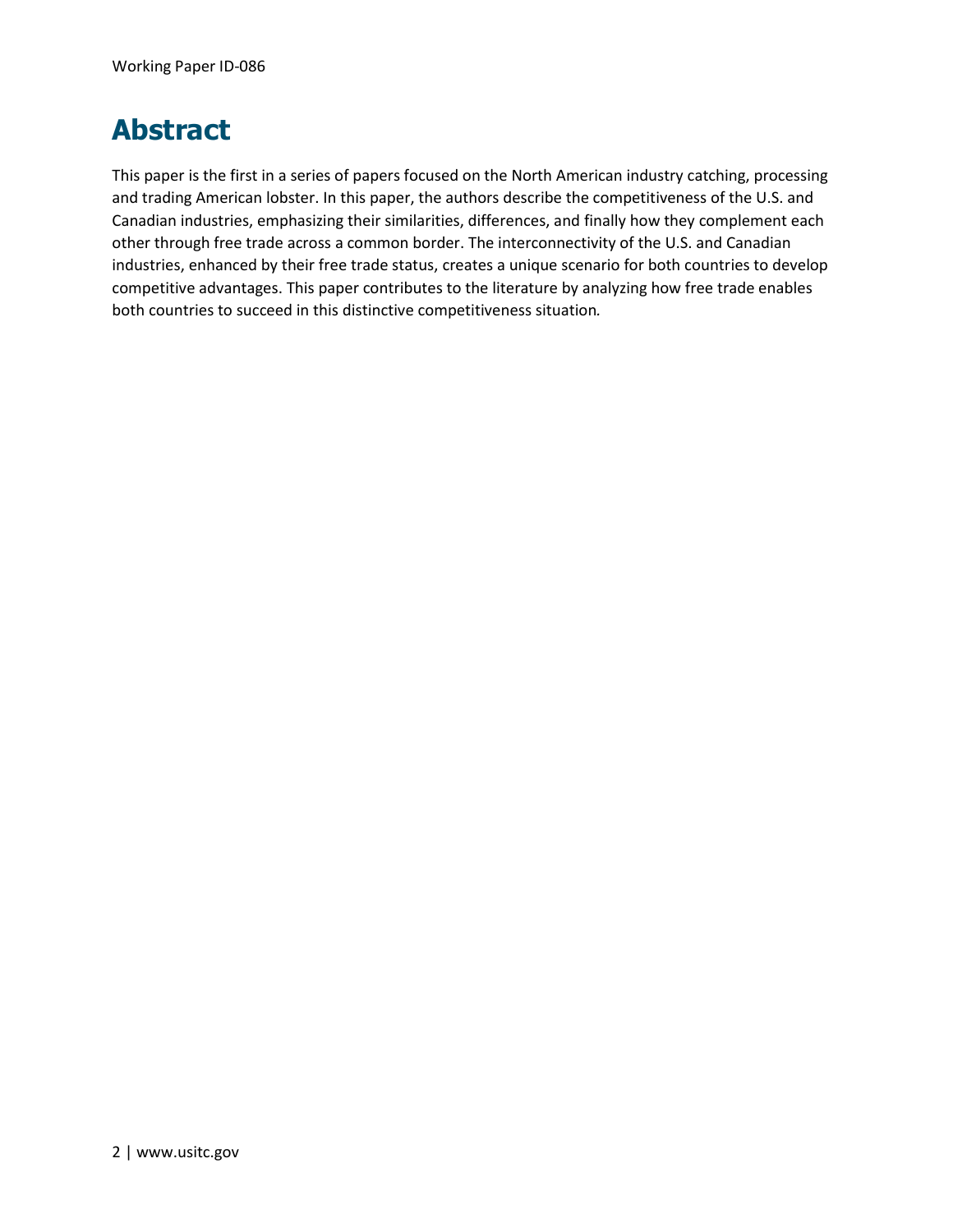## **Integrated through Free Trade: A Case Study of the U.S. and Canadian Lobster Industries**

### **Amelia Shister, John Fry, and Alexander Melton**

Office of Industries U.S. International Trade Commission (USITC) May 2022

The author is staff with the Office of Industries of the U.S. International Trade Commission (USITC). Office of Industries working papers are the result of the ongoing professional research of USITC staff. Working papers are circulated to promote the active exchange of ideas between USITC staff and recognized experts outside the USITC, and to promote professional development of office staff by encouraging outside professional critique of staff research.

This paper represents solely the views of the author and is not meant to represent the views of the U.S. International Trade Commission or any of its Commissioners. Please direct all correspondence to Amelia Shister, Office of Industries, U.S. International Trade Commission, 500 E Street, SW, Washington, DC 20436, telephone: 202-205-2047, email: Josephine.Shister@usitc.gov.

The authors would like to thank Joanna Bonarriva and Christopher Robinson for their assistance with this report and Trina Chambers for her production support.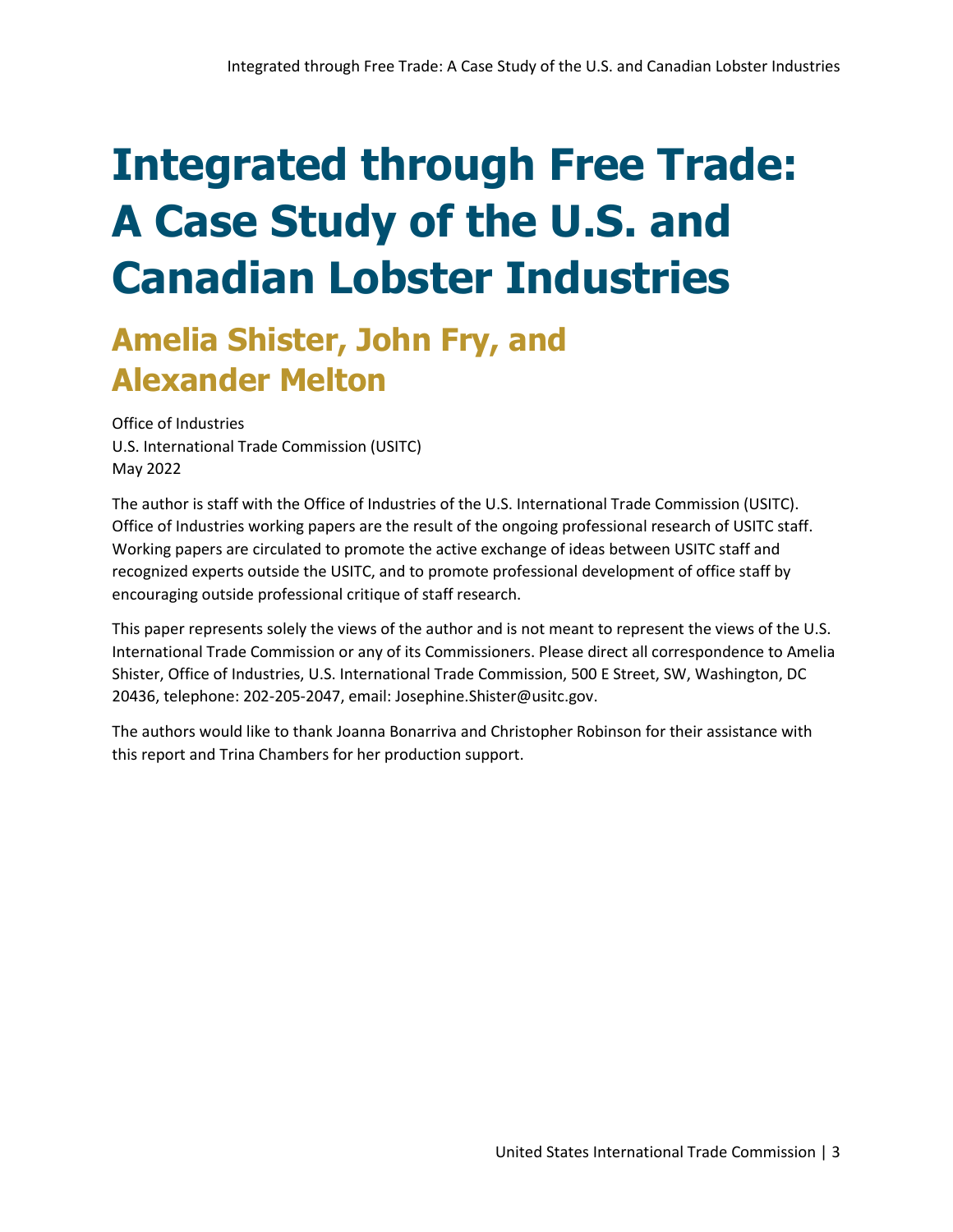### **Introduction**

Since the establishment of the North American Free Trade Agreement (NAFTA) and the more recent U.S.-Mexico-Canada Trade Agreement (USMCA), there has been disagreement about the impact of free trade agreements on the U.S. economy. Some experts believe that these trade agreements, and dutyfree treatment more broadly, have a positive impact. Arguments in favor of free trade note it promotes efficiencies through comparative advantages, encourages innovation, provides consumers with more choices at lower prices, and increases overall economic welfare. Trade liberalization, some argue, also promotes the trade of ideas and values as the trade partners become more integrated.<sup>1</sup> Other voices note that free trade has negative impacts on the United States, citing uneven distribution of benefits and job losses. <sup>2</sup> One common element of free trade is zero or reduced duties. Analysis of the U.S. and Canadian lobster industries provides a noteworthy case study on how the duty-free treatment resulting from trade agreements has impacted the competitiveness of each country's industry, both positively and negatively. Furthermore, the integration resulting from decades of duty-free treatment for lobster products creates a distinctive environment that enables both countries to develop competitive advantages and use a North American platform to establish global competitiveness.

In value terms, lobster is one of the most important products in international seafood trade. While several types of lobster are traded, a single species—the cold water lobster *Homarus americanus* (commonly referred to as "American lobster")*—*accounts for most global trade. In 2020, \$2.02 billion of *Homarus americanus* was exported from the only two countries where it is harvested, the United States  $($ \$459.2 million) and Canada (\$1.57 billion).<sup>3</sup> Much of the global lobster trade is in live animals, an unusual practice in seafood trade. Live lobster prices are largely determined by (1) shell type, with new shell lobster priced less per pound than hard shell, and (2) size, with 3- to 4-pound lobsters priced more per pound than 1- to 1¼-pound lobsters.

American lobsters are harvested off the Northeast coast of North America, primarily in the waters off Massachusetts, New Hampshire, Maine, Nova Scotia, New Brunswick, Prince Edward Island, and Quebec. The lobster fishery overlaps a common U.S.-Canadian sea border. Harvesting the same

<sup>&</sup>lt;sup>1</sup> See generally: Debating Europe, "Arguments For and Against Free Trade," accessed October 1, 2021; Scudder, "Do Free Trade Agreements Encourage Economic Development in the U.S.?," *National Customs Brokers & Forwarders Association of America, Inc.* (blog), accessed October 1, 2021; Walker, "Is Free Trade Good or Bad?," January 18, 2017, sec. Business; Boudreaux and Ghei, "The Benefits of Free Trade," 2017; Lincicome, "The Case for Free Trade," May 2, 2019; Perry, "The Case for Free Trade and the Case against Protectionism, Redux," *American Enterprise Institute - AEI* (blog), May 4, 2019.

<sup>&</sup>lt;sup>2</sup> See generally: Debating Europe, "Arguments For and Against Free Trade," accessed October 1, 2021; Gomory, "Why Americans Are Right to Rethink Free Trade," August 14, 2017; Walker, "Is Free Trade Good or Bad?," January 18, 2017, sec. Business; Nader, *The Case Against Free Trade*,; Blinder, "The Free-Trade Paradox," January 29, 2019; Bello, "Why Free Trade Is Bad for You (or Most of You at Any Rate)," *Foreign Policy In Focus* (blog), March 11, 2019. <sup>3</sup> Throughout the paper, "dollars" refers to U.S. dollars. USITC DataWeb/Census, HS numbers 0306.12, 0306.22, 0306.32, 0306.92, and 1605.30, accessed September 16, 2020; IHS Markit, Global Trade Atlas, HS 0306.11, 0306.12, 0306.15, 0306.22, 0306.32, 0306.34, 0306.91, 0306.92, 0306.94, 1605.30, accessed May 21, 2021. These data refer to articles whose description includes "lobster" in the Harmonized Commodity Description and Coding System (HS) of tariffs maintained by the World Customs Organization. American, European, and Norwegian lobster are members of the family *Nephropidae,* while spiny or rock lobster is not. Both species of *Homarus* are classified together; however, there is no known harvesting or processing of European lobster in the United States or Canada.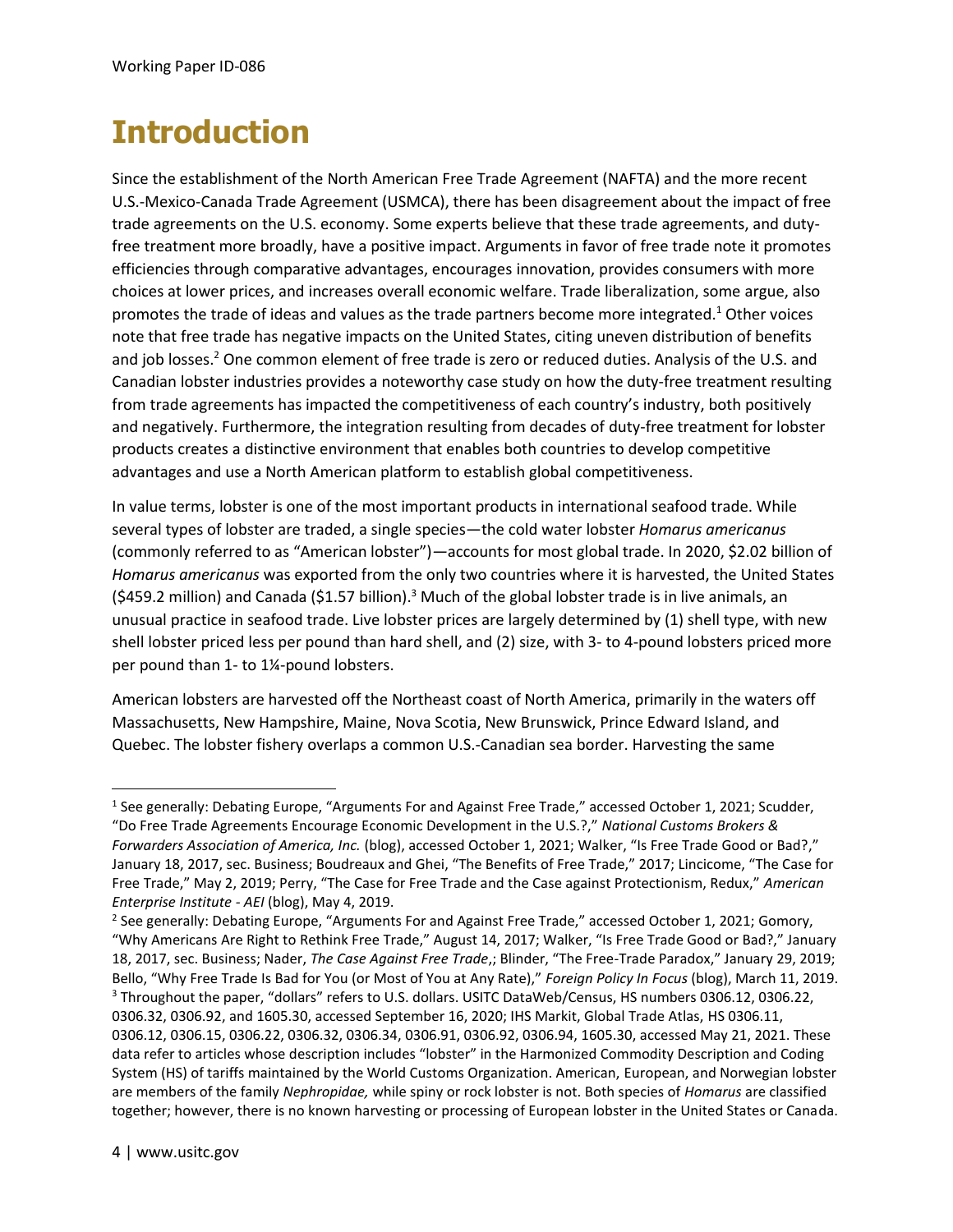population of American lobster, the U.S. and Canadian industries share many similarities and are highly integrated. In both countries, harvesting is primarily done by owner-operated boats using baited traps to catch lobsters from the ocean floor. Harvesters typically sell their catch when they return to shore, the first of several steps in the supply chain before the product reaches consumers. Most importantly, both industries target a large, wealthy, local customer base -- U.S. consumers. Canadians also eat lobster in large quantities, but their relatively small population, approximately 11 percent that of the United States, limits total consumption. Internationally, both industries target two major markets: China and Europe.

This paper will introduce the U.S. and Canadian lobster industries, describing the structure and operations in both countries. It will first discuss fishing operations, including catch levels and factors limiting production. Next, the paper will describe the supply chains, channels of distribution, and pricing, emphasizing how these industries overlap. Finally, this paper will analyze the factors affecting competitiveness of both industries individually and of the North American platform as a whole.

### **U.S. and Canadian Catch Levels and Limits**

### **Landings of Live Lobster**

The United States' American lobster fishery is the most valuable fishery in the country. In 2019, the latest year for which data are available for both countries, 127 million pounds of lobster were landed in the United States, valued at approximately \$637 million "ex-vessel"—i.e., at point of landing (table 1). Landings in 2019 decreased 14 percent by weight but increased 1 percent by value from the year before. This increase is part of a trend of long-term growth in the U.S. American lobster catch dating back to the mid-1970s, despite a slight decrease in 2019 and 2020. <sup>4</sup> Canada, however, is the larger producer, with landings totaling 229 million pounds in 2019, or 64 percent of combined U.S-Canadian lobster landings by live weight.<sup>5</sup>

In the United States, Maine and Massachusetts account for about 94 percent of lobster landings. Maine lobster fishers typically land more than 80 percent of the U.S. lobster catch (roughly 81 percent in 2020). Massachusetts ranks second, responsible for about 13 percent of the U.S. lobster harvest in 2018. The other U.S. Atlantic coastal states landed the remaining 6 percent.<sup>6</sup> The data show that U.S. lobster landings are highly seasonal, with most landings—roughly 82 percent in 2015–19—occurring between July and November. Monthly landing data are not available for Canada, but most of the Canadian catch

<sup>4</sup> Between 1950 and 1975, landings averaged about 30 million pounds. From 1976 to 2008 the average coastwide landings tripled, reaching 92 million pounds in 2006. Since then, landings have continued to increase, reaching 117 million pounds in 2010 and peaking at 159 million pounds in 2016. ASMFC, "American Lobster," accessed November 17, 2020.

<sup>5</sup>Government of Canada, "2018 Volume of Atlantic Landings," March 3, 2020.

<sup>&</sup>lt;sup>6</sup> NOAA Fisheries, "Commercial Fisheries Landings," August 22, 2019.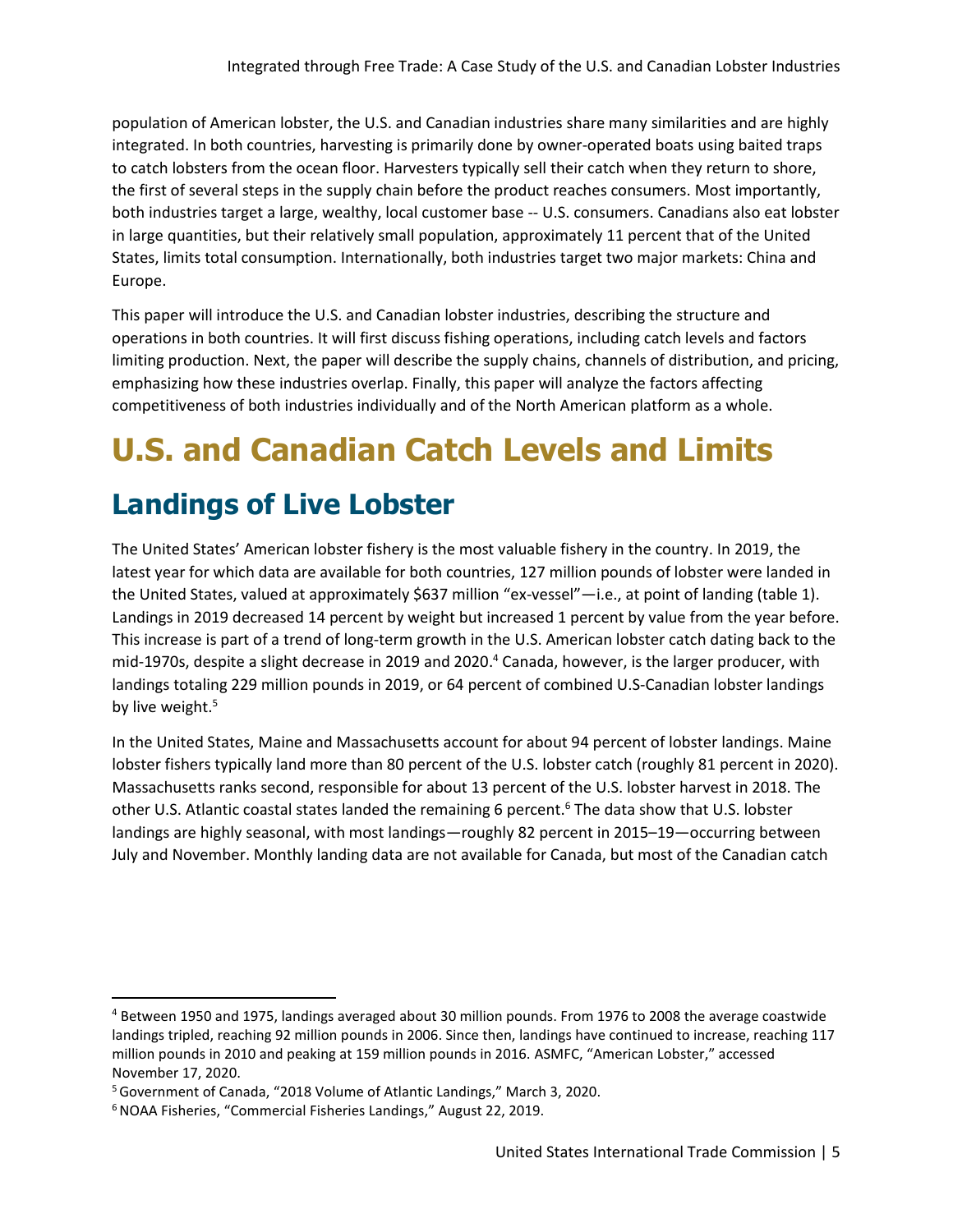does not overlap with the July–November peak in the United States due to regulations on fishing seasons.<sup>7</sup>

|                      | 2015                     | 2016    | 2017    | 2018    | 2019   | 2020 <sup>a</sup> |
|----------------------|--------------------------|---------|---------|---------|--------|-------------------|
| Landings             | <b>Pounds (millions)</b> |         |         |         |        |                   |
| <b>United States</b> | 147.0                    | 159.4   | 137.0   | 147.9   | 127.2  | 118.7             |
| Canada               | 200.3                    | 199.8   | 214.8   | 214.7   | 229.1  | $(^\circ)$        |
| Total US/Canada      | 347.1                    | 359.0   | 351.8   | 362.7   | 356.3  | N/A               |
|                      | USD (millions)           |         |         |         |        |                   |
| <b>United States</b> | 622.1                    | 670.4   | 567.4   | 631.6   | 636.5  | 519.7             |
| Canada               | 922.4                    | 978.1   | 1,126.0 | 1,095.3 | 1203.2 | $\binom{a}{b}$    |
| Total US/Canada      | 1.542.5                  | 1.647.7 | 1.693.4 | 1.727.2 | 1839.8 | N/A               |

Source: NOAA Fisheries, "Commercial Fisheries Landings," August 22, 2019; and Government of Canada, Department of Fisheries and Oceans, Statistics Program (accessed June 9, 2020).

<sup>a</sup> Landing data for Canada is not available in 2020.

### **Limits on Lobster Fishing**

In both Canada and the United States, the lobster fisheries are managed by "input control." This means that lobster fishers' behavior is regulated via rules such as short harvest seasons, a limited number of licenses, and a limited number of lobster traps per license (Canada), or by trap limits per license plus geographic restrictions set at the state level (United States). One of the biggest regulatory differences between the two countries is that U.S. commercial lobster fishing is permitted year-round (though typically is concentrated in summer months), while Canada has seasonal restrictions.<sup>8</sup> Unlike many other fisheries, lobster volumes harvested ("output") are not typically controlled through catch quotas.<sup>9</sup>

#### **Canada**

The federal Canadian agency, Fisheries and Oceans Canada, works with the domestic lobster fishing industry to develop plans for each of the 45 Lobster Fishing Areas (LFAs) (figure 1). In each LFA, a limited number of licenses are issued, with further limits on the number of traps per license. Each LFA is also time restricted, with nearly all lobster fishing prohibited between July and the end of September to protect summer molts.<sup>10</sup> The vast majority of lobster landings are "inshore" (less than three miles from shore) as opposed to offshore.<sup>11</sup> Canada also strictly regulates lobster fishing more than three miles from

<sup>7</sup> The Canadian lobster fishing areas in the southern gulf of St. Lawrence (LFA 23, LFA 24, LFA 26A, and LFA 26B) opened for harvesting on May 15 and closed June 30, 2020. The fishery in LFA 25 opened August 9 and closed on October 10, 2020. Each year, an LFA season is subject to ice and weather conditions. Government of Canada, "2020 - Southern Gulf of St. Lawrence Lobster Fishery Conservation Harvesting Plan (CHP) for Lobster Fishing Areas (LFAs) 23, 24, 25, 26A and 26B," May 7, 2020.

<sup>8</sup> As noted, Canada's offshore lobster fishery—Licensed Fishing Area 41 (LFA 41)—operates year-round, but it has a total allowable catch of only 720 metric tons and is the only LFA with a catch limit.

<sup>9</sup> Canada's single offshore lobster fishery—Lobster Fishing Area (LFA) 41—operates year-round, but it has a total allowable catch of only 720 metric tons and is the only LFA with a catch limit. USITC, hearing transcript, October 1, 2020, 50 (testimony of Geoff Irvine, Lobster Council of Canada).

 $10$  Molting is a biological process that involves the lobster shedding its shell to allow for further growth. After the old shell is shed, a new shell grows and begins to harden over time. The process repeats over the lifespan of the lobster as it grows.

<sup>&</sup>lt;sup>11</sup> USITC, hearing transcript, October 1, 2020, 137 (testimony of Geoff Irvine, Lobster Council of Canada).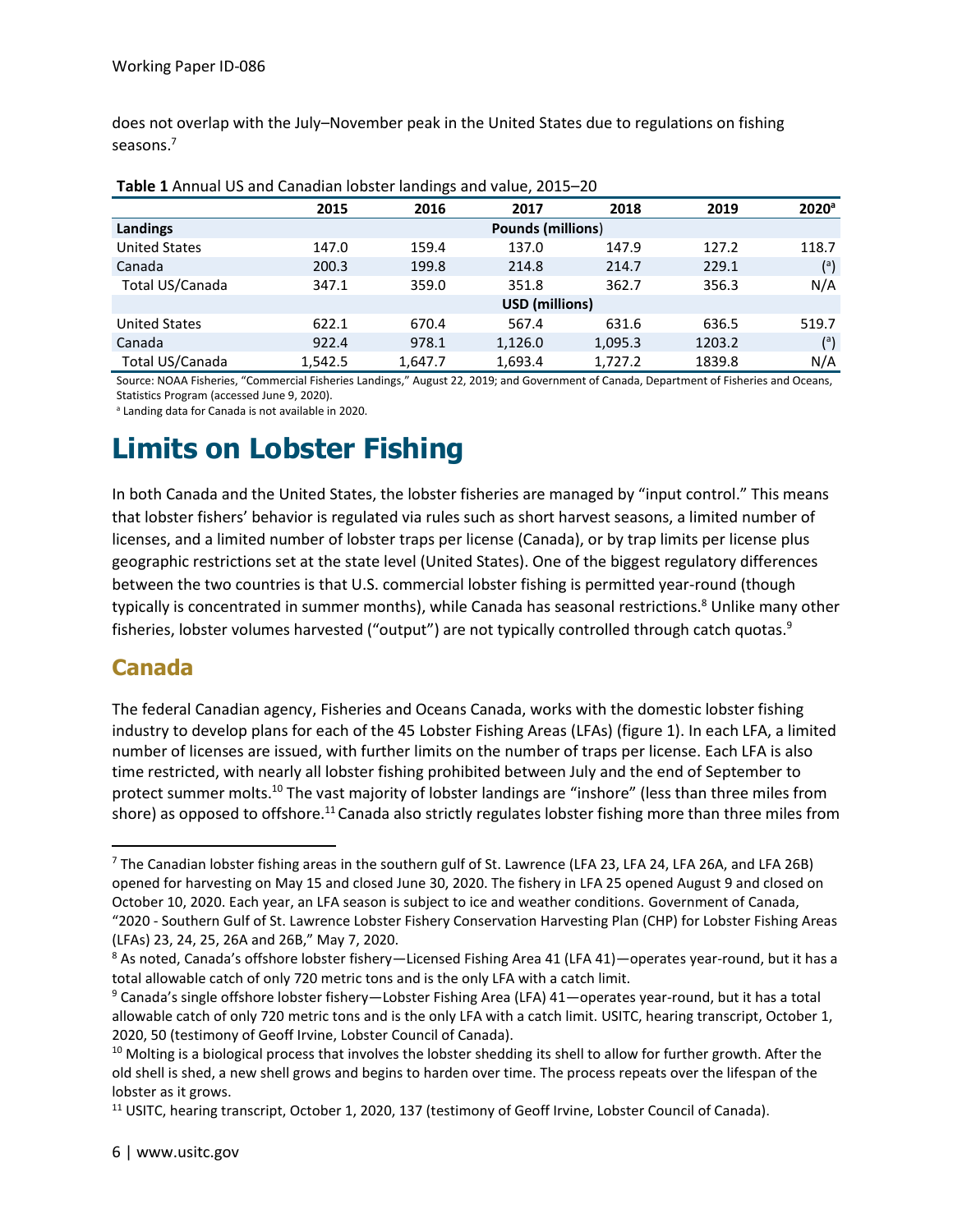shore, and the permitted catch offshore (that is, in LFA 41) is quite small—720 metric tons.<sup>12</sup> All Canadian LFAs:

- protect egg-bearing females;
- set minimum lobster size limits:
- restrict fishing of lobsters over maximum size limits to protect large lobsters, which proportionally produce more eggs; and
- require trap designs that allow undersized lobsters to escape.<sup>13</sup>



#### **Figure 1** Map of Canadian lobster fishing areas

Source: Fisheries and Oceans Canada, "Lobster" (accessed December 4, 2020).

#### **United States**

In the United States, the American lobster fishery runs from Maine to Cape Hatteras, North Carolina. The fishery is cooperatively managed by the states through an interstate compact called the Atlantic States Marine Fisheries Commission. This commission works with the U.S. Fish and Wildlife Service and the National Marine Fisheries Service (NOAA Fisheries), an office of the National Oceanic and Atmospheric Administration (NOAA). Under the Atlantic States Marine Fisheries Commission, there are seven Lobster Conservation Management Areas—Areas 1 through 6 and the Outer Cape Cod Area (figure 2). Area 1, the most productive, includes Maine, New Hampshire, and Massachusetts.<sup>14</sup>

<sup>&</sup>lt;sup>12</sup> USITC, hearing transcript, October 1, 2020, 50 (testimony of Geoff Irvine, Lobster Council of Canada).

<sup>&</sup>lt;sup>13</sup> Lobster Council of Canada, "Sustainability," accessed November 16, 2020. The offshore lobster fishery in Area 41 has many of the same conservation measures in place as other LFAs, as well as an annual limit on the number of lobsters that may be caught, referred to as total allowable catch.

<sup>14</sup> NOAA Fisheries, "American Lobster," November 3, 2020.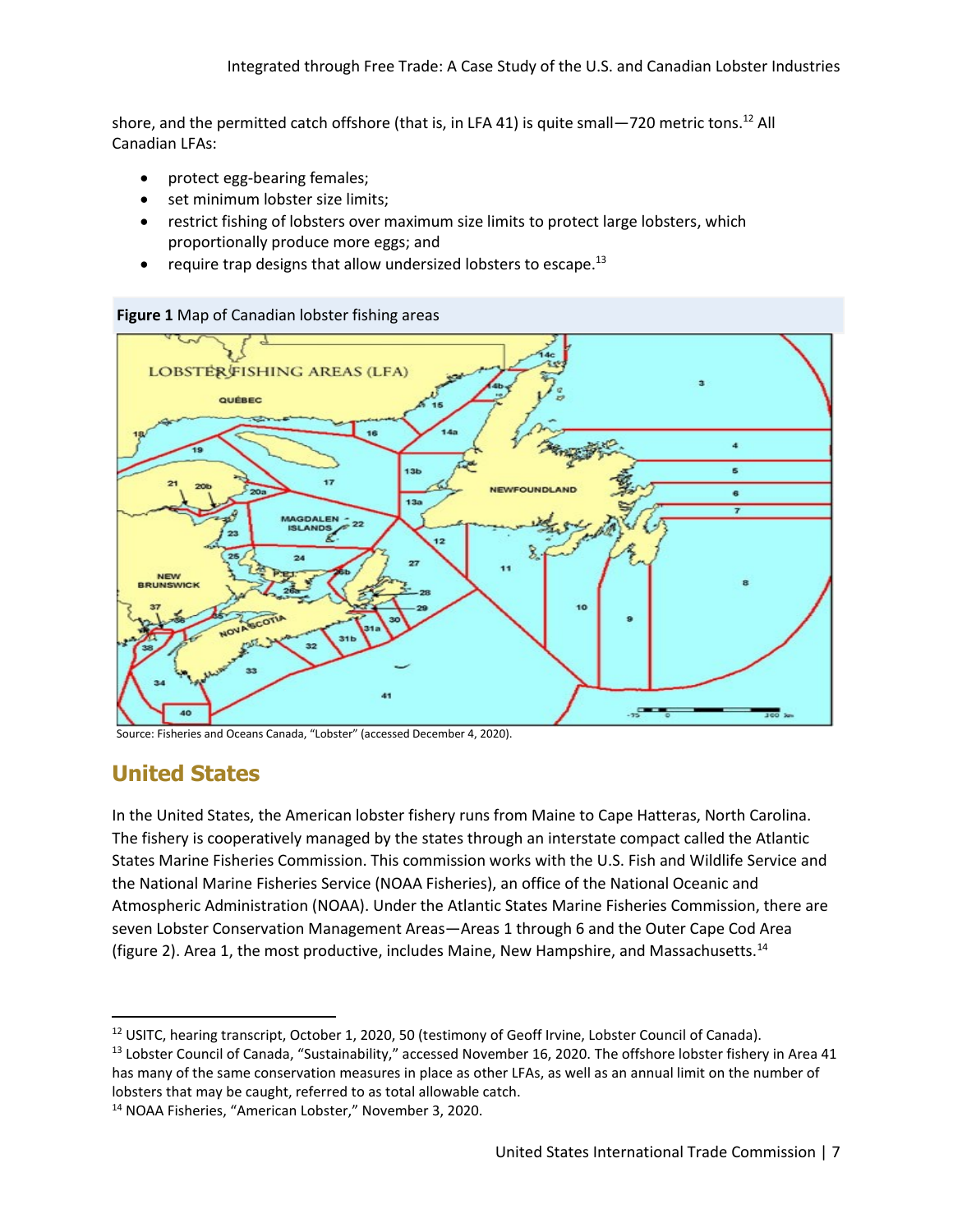

**Figure 2** Map of U.S. lobster fishing areas

Source: NOAA Fisheries, Lobster Management Areas, accessed November 10, 2020.

States such as Maine and Massachusetts have jurisdiction for implementing measures in state waters (known as "inshore," within 3 miles of shore), while NOAA Fisheries implements complementary regulations for the American lobster fishery in offshore federal waters (3 to 200 miles from shore). Of Maine's roughly 4,500 lobster fishers who hold in-shore harvesting licenses, 1,000 also hold federal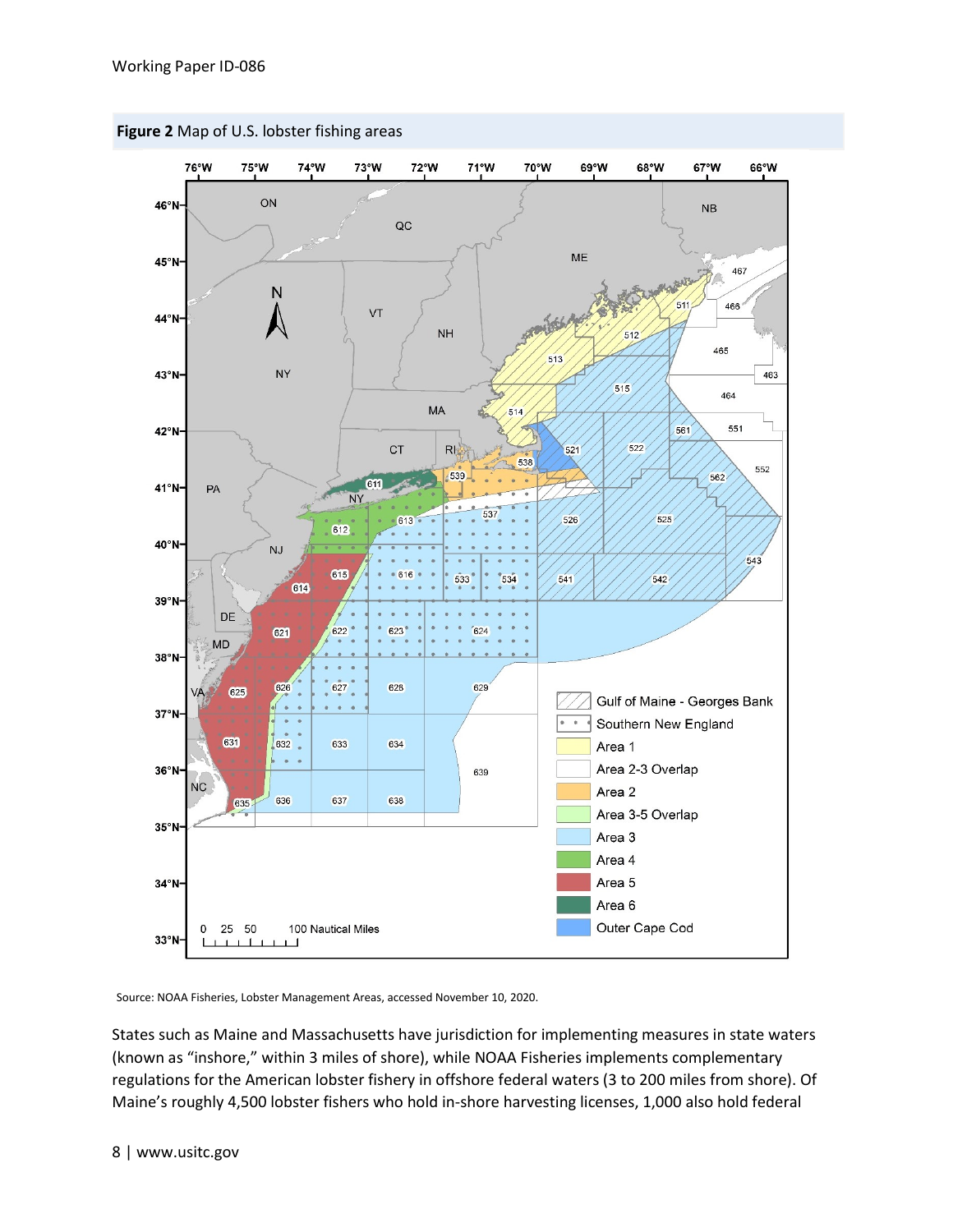permits to fish offshore.<sup>15</sup> Massachusetts sets aside 3,071 square miles in Cape Cod Bay for three months each year to protect the feeding grounds for right whales.<sup>16</sup> According to Maine and Massachusetts industry representatives, current licensing limits and fishing area restrictions properly conserve the fishery for future generations.<sup>17</sup>

Like the LFAs in Canada, each U.S. area has regulations controlling the inputs for lobster fishing (such as equipment) but not the volume of the output harvested. In the words of NOAA Fisheries, these regulations include:

- Limits on the minimum and maximum size of lobster than can be harvested;
- Trap limits control to fishing efforts;<sup>18</sup>
- Measures to protect egg-bearing females;
- Prohibitions on possession of lobster meat and lobster parts;
- Gear restrictions, trap configuration requirements, and prohibition on using spears to fish for lobsters;
- Restrictions on the amount of lobsters that can be harvested with non-trap gear.<sup>19</sup>

### **Limited Overlap between the U.S. and Canadian Catch Seasons**

Although the same American lobster species is harvested on both sides of the U.S.-Canada border, Canada's lobster industry focuses on catching hard shell lobsters, while the U.S. industry catches more new shell lobsters. Canada achieves this goal by restricting lobster harvest seasons in its LFAs to between two and eight months, with the timing and length determined each year by biological, economic, and climatic factors. The seasons in all but one LFA (LFA 25) are timed to avoid the molting and growth periods, which results in lobster fishing being generally prohibited in Canada between July and the end of September. As a result, more hard-shell lobsters and jumbo lobsters are found in Canada's catch for export markets.<sup>20</sup>

While lobster fishing in the United States is permitted year-round, catches typically coincide with the high season for tourists in the U.S. Northeast, yielding a harvest peak from roughly July to October. This results in more new shell lobsters in the U.S. catch. Regulatory differences in how the respective lobster

<sup>&</sup>lt;sup>15</sup> USITC, hearing transcript, October 1, 2020, 132 (testimony of Annie Tselikis, Maine Lobster Dealers Association). By comparison, Massachusetts has a far smaller fleet, with about 1,100 inshore harvester licenses and nearly 300 offshore licenses. Commonwealth of Massachusetts. Division of Marine Fisheries, *2019 Annual Report*, October 14, 2020.

<sup>&</sup>lt;sup>16</sup> USITC, hearing transcript, October 1, 2020, 123 (testimony of Annie Tselikis, Maine Lobster Dealers Association). The issue of right whale habitat and the sustainability certification of the U.S. lobster fisheries is discussed in greater detail below under "Factors Affecting Competitiveness."

<sup>&</sup>lt;sup>17</sup> USITC, hearing transcript, October 1, 2020, 72 (testimony of Annie Tselikis, Maine Lobster Dealers Association); USITC, hearing transcript, October 1, 2020, 107 (testimony of Beth Casoni, Massachusetts Lobstermen's Association).

<sup>&</sup>lt;sup>18</sup> According to NOAA Fisheries, a series of annual trap reductions are underway in Lobster Management Areas 2 and 3 to reduce the Southern New England lobster fishery to the size of the available lobster stock. <sup>19</sup> NOAA Fisheries, "American Lobster," November 3, 2020.

<sup>&</sup>lt;sup>20</sup> USITC, hearing transcript, October 1, 2020, 50 (testimony of Annie Tselikis, Maine Lobster Dealers Association).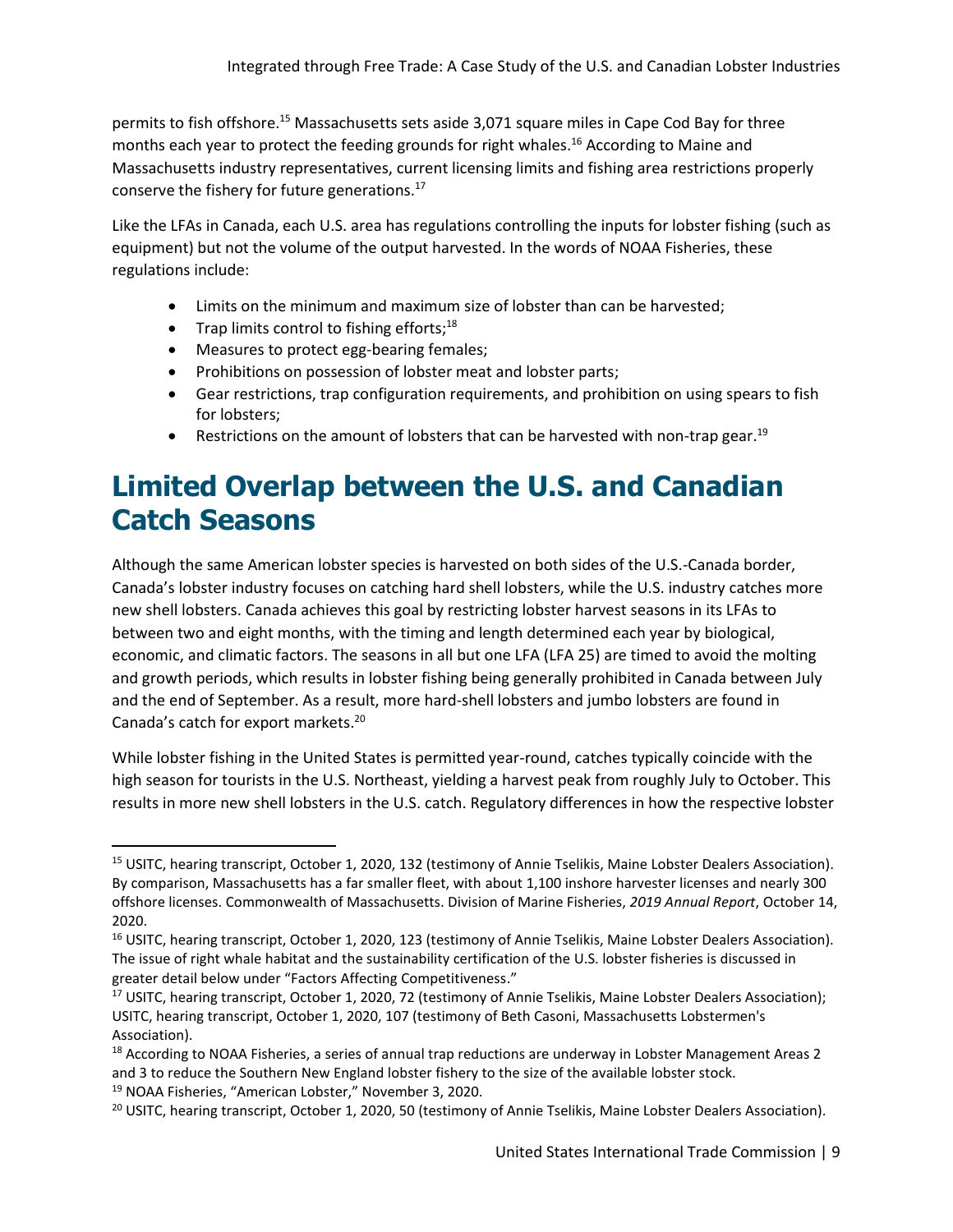fisheries are managed creates at least some differentiation in the two countries' product mix. During the peak U.S. harvest season, lobster supply greatly exceeds demand, causing cyclical prices to decline to an annual low point. These low prices make it attractive for Canadian processors to import lobsters from Maine, which explains in large measure why a majority of U.S. landings are exported to Canada for processing.<sup>21</sup>

### **U.S. and Canadian Supply Chains and Channels of Distribution**

The U.S. and Canadian lobster industries share similar supply chains from ocean to table. Once harvested, lobsters are sorted and moved through multiple arm's-length transactions, with the lobsters either live or having undergone one or more stages of processing. Processing often involves crossborder shipment between the United States and Canada. End-use consumers purchase lobsters or lobster parts at several points along the supply chain, including live distribution, restaurants, and retail.

Maine's lobster industry produces 80–85 percent of the American lobsters sold in the United States, depending on the year, and Massachusetts produces another 10–12 percent. The Maritimes region of Canada (Nova Scotia, New Brunswick, and Prince Edward Island) is the single largest lobster harvesting region in Canada: over 90 percent of Canadian lobsters are landed there. In both countries, the wholesale distribution supply chains moving lobsters out of these states and provinces are mostly invisible to the consumer. They include dockside buyers—dealers making the initial purchase from harvesters at the wharf—as well as other dealers and distributors moving lobsters closer to final consumers.<sup>22</sup> To illustrate the scale of the industry in Maine, there were 305 licensed lobster dealers in Maine in 2017. Whether they are wholesalers, retailers, or processors, dealers in the United States are required to hold one or more licenses, normally granted by the state (e.g., Maine or Massachusetts). The lobster supply chain, presented in figure 3, stretches from harvesters through dealers and processors to retail customers.

<sup>&</sup>lt;sup>21</sup> Industry representative, interview by USITC staff, September 9, 2020.

<sup>&</sup>lt;sup>22</sup> In industry parlance, handlers at any stage of distribution can be and often are referred to as "dealers," whether they are dockside buyers, live wholesalers and distributors, or processors.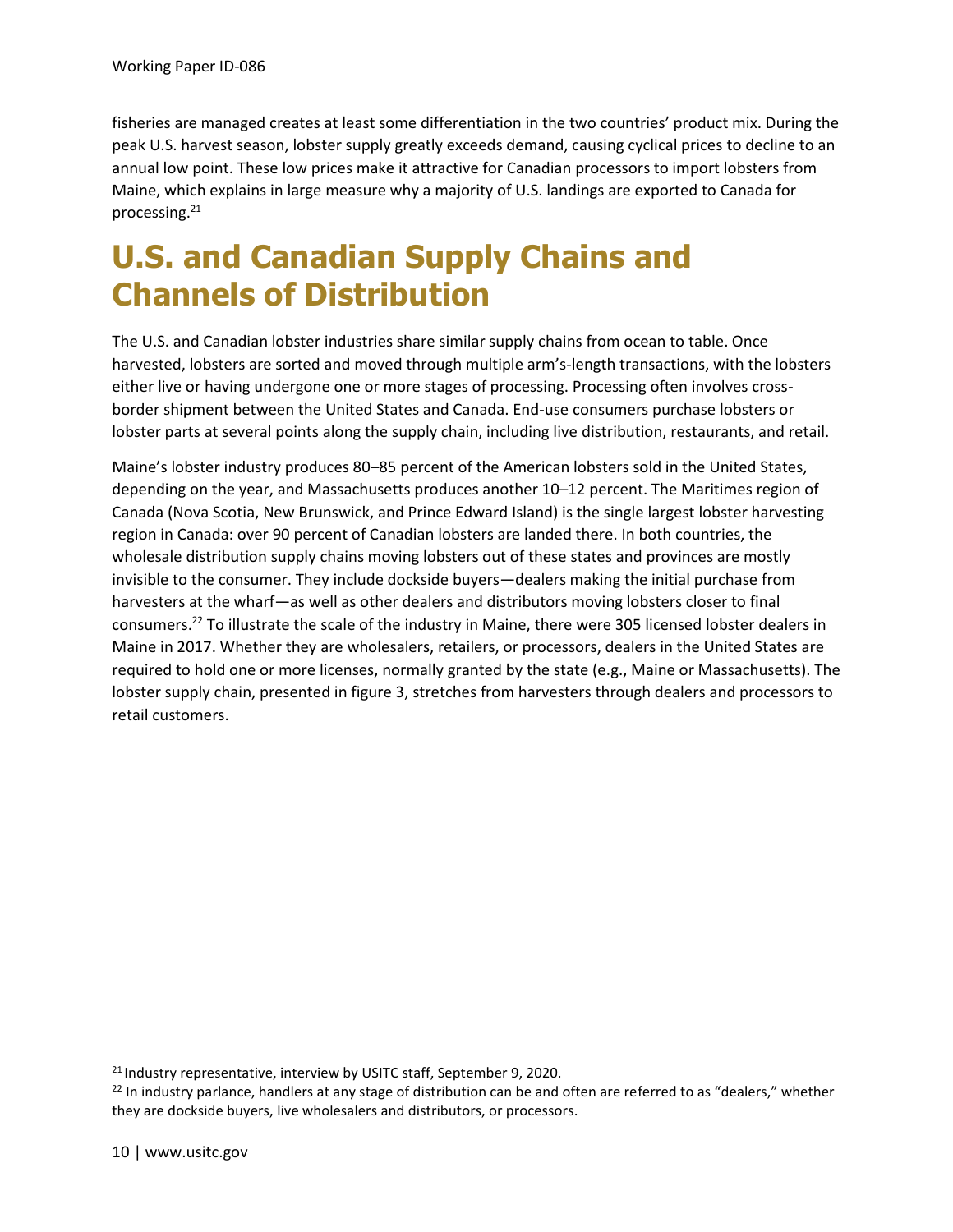

Source: Mosely Group, cited in Tselikis and McCarron, *Trade Adjustment Assistance Lobster Market Overview*, 2009, 24.

### **Harvesters**

Harvesters are the first step in both the U.S. and Canadian lobster supply chains. The term "harvester" refers to the fishers who catch the lobsters in fisheries and sell in bulk at the wharf to dockside buyers, who come either from privately held companies or from co-operatives owned by the harvesters. In the United States and Canada, licensing and permitting for commercial lobster fishing are required at the federal and state or provincial levels, depending on the fishing area. These licenses and permits grant fishing access to a specified zone or area.<sup>23</sup> The Maine lobster industry employs approximately  $9,000$ harvesters and in Massachusetts, harvesting employs about 2,200 workers. <sup>24</sup> Canada has 9,000 lobster fishing license holders and employs an estimated 30,000 people harvesting, distributing, and processing lobsters.<sup>25</sup> Because Canada's harvest seasons are strictly controlled and the U.S. states permit year-

<sup>23</sup> Gulf of Maine Research Institute, *Understanding Opportunities and Barriers*, 2014, 23.

<sup>&</sup>lt;sup>24</sup> Barker, "Commentary: Lobstering Restrictions," August 11, 2020. Maine has roughly 4,500 state-licensed lobster fishers. Each licensed lobster fisher typically employs one sternman, who sets and hauls out the lobster traps. Some license holders fish alone, and others have two sternmen, but these scenarios are not as common. Assuming an average of one sternman per boat, the estimated harvesting employment in Maine is approximately 9,000. Using the same methodology as for Maine, with approximately 1,100 harvester licenses in Massachusetts, harvesting employment in the Commonwealth is about 2,200 on the water.

<sup>&</sup>lt;sup>25</sup> Industry representative, interview by USITC staff, September 9, 2020; Lobster Council of Canada, prehearing submission to USITC, September 28, 2020, 2. Note that detailed methodologies for the estimates of U.S. and Canadian employment were not available, but likely differ. Since different methodologies can produce different results, comparisons between the two countries' employment estimates should be made with caution.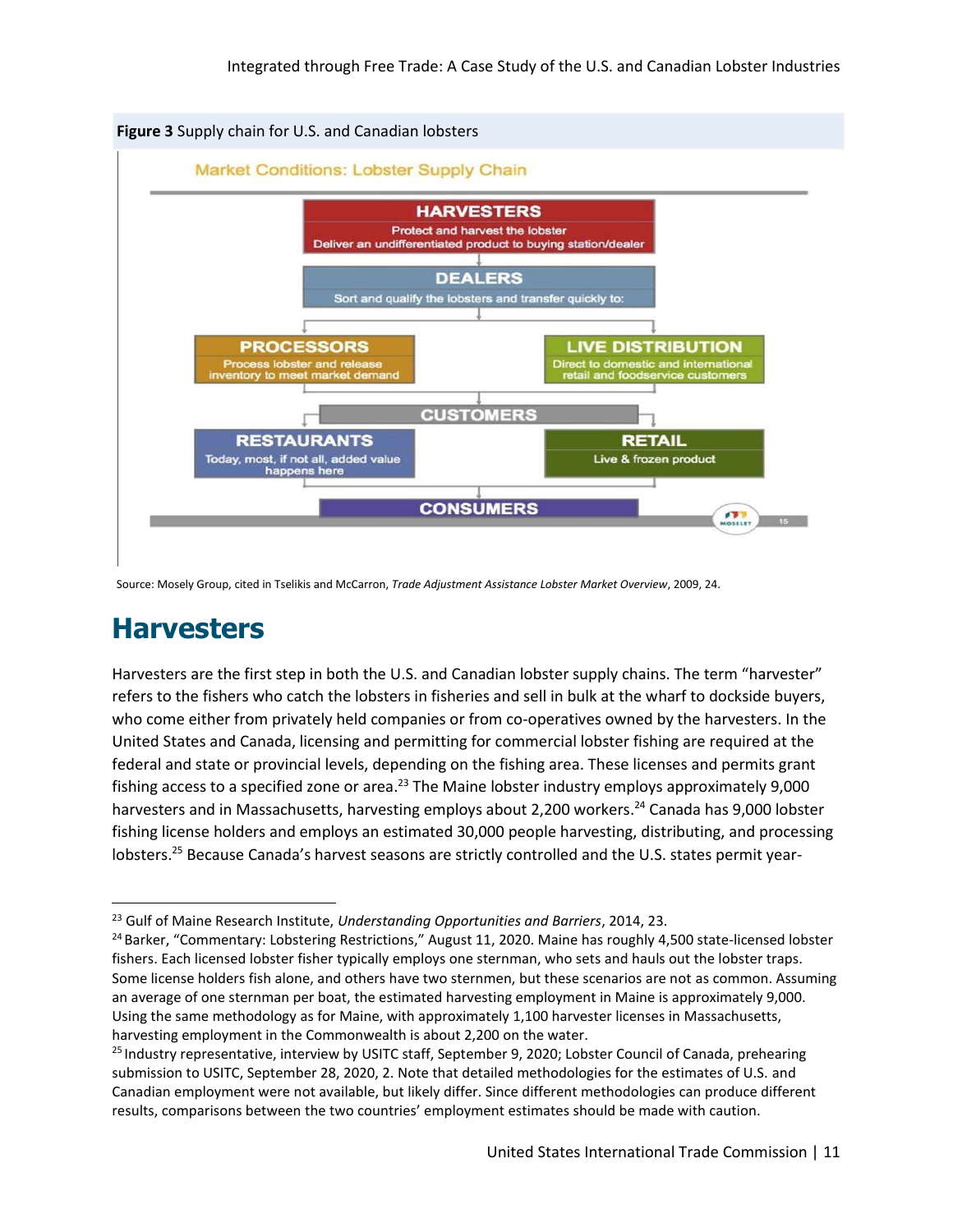round lobster fishing, the number of licenses in each country cannot be used as a proxy for comparing lobster harvesting capacity between them.

### **Wholesale Distribution**

After purchasing the undifferentiated product from the harvesters, dealers sort and grade the lobsters for further sale based on product quality and the logistics of delivery to buyers. These dealers typically sell to the processing channel through primary processors or the live market channel, with limited direct sales to consumers or restaurants.<sup>26</sup>

#### **Live Dealers and Live Distribution**

Within the wholesale distribution network, higher-quality lobsters are often sold into the live market. These lobsters are typically hard shell, which have higher meat yields and can survive the longer periods required to transport them to most export markets. The per-pound value of these live lobsters is significantly higher than that of lobsters channeled into the processing market. Live lobster dealers often work with distributors or foreign purchasers to get the live product to foreign markets and domestic retail customers. As with dockside buyers and harvesters, live dealers also occasionally sell directly to consumers.<sup>27</sup> In some cases, dealers will place live lobsters in a tidal pound or a land-based storage facility to smooth year-round supply or await a rise in prices.<sup>28</sup>

### **Lobster Processing Sector and Processing Market Distribution**

Lower-quality lobsters within the wholesale channels are usually sold into the processing market channel. Processing, where Canada has a capacity advantage over the United States, comes in at two different stages of the supply chain. Primary processors produce whole frozen lobsters, lobster tails, and other lobster parts that are then sold for further processing to distributors, or directly to wholesale customers such as grocery stores or large restaurants. Value-added processors purchase product from primary processors and conduct further processing, such as cooking, removing tails, or extracting meat and freezing or packaging in dry ice. These processors often move product to distributors for sale to restaurants, grocery chains, cruise ships, and food manufacturers.<sup>29</sup>

Canada's lobster processing capacity is the result of investments in facilities and infrastructure made as far back as the 1980s.<sup>30</sup> The emphasis on processing reflects how Canada's fisheries are managed—that is, short, highly productive seasons generate spikes in supply greater than can be sold live, encouraging

<sup>26</sup> Gulf of Maine Research Institute, *Understanding Opportunities and Barriers*, 2014, 24.

<sup>27</sup> Gulf of Maine Research Institute, *Understanding Opportunities and Barriers*, 2014, 25.

<sup>&</sup>lt;sup>28</sup> Woods Harbour Lobster Co, "Our Facilities," accessed November 16, 2020.

<sup>29</sup> Gulf of Maine Research Institute, *Understanding Opportunities and Barriers*, 2014, 26. Reportedly one restaurant chain, Red Lobster, and two cruise ship lines, Carnival and Norwegian, combined, bought about 25–33 percent of Maine's lobster catch before the COVID-19 epidemic. Industry representative, interview by USITC staff, August 28, 2020.

<sup>30</sup> Lobster Institute, *Economic Brochure and Report*, 2004.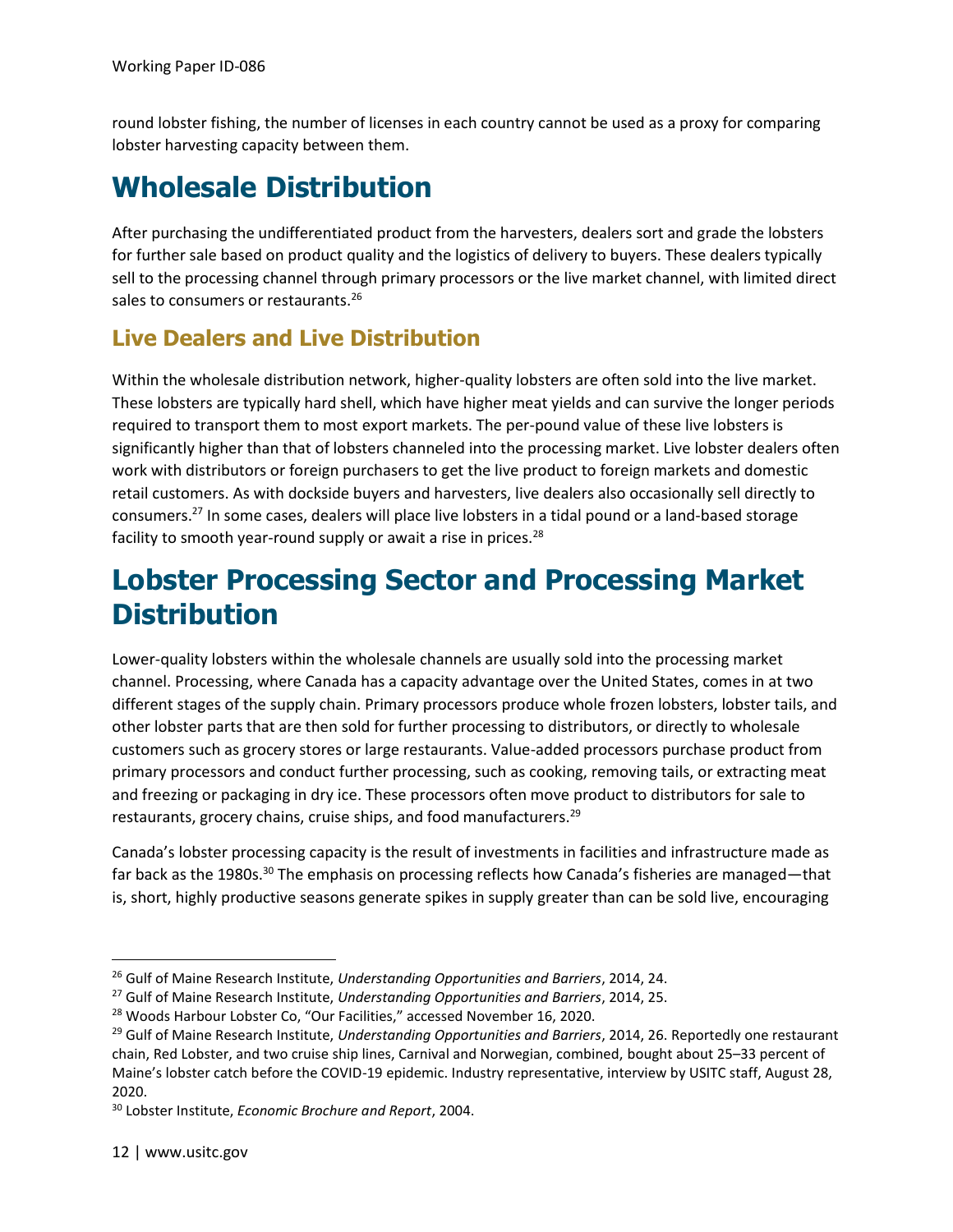the handling and marketing lobsters beyond sales of live product.<sup>31</sup> The U.S. processing sector has historically been limited by regulatory restrictions in Maine and Massachusetts, discussed in more detail below. Now that those restrictions have eased, the absence of significant federal or state economic development funds like those offered in Canada is seen as hindering the growth and development of the U.S. lobster processors.<sup>32</sup>

#### **Canadian Processing Sector**

The Canadian processing sector is made up of about 35 companies owning, in some cases, multiple processing plants. The processors are located in towns that line the Gulf of St. Lawrence, with operations throughout the four Atlantic Canada provinces (New Brunswick, Nova Scotia, Prince Edward Island, and Newfoundland and Labrador) and in Quebec. The live shipping sector, comprising approximately 50 companies, is found primarily in Nova Scotia, with operations within reach of airports in Halifax and New England. $33$ 

In 2011, according to the latest data available from the Canadian government, 240 licensed lobster processing plants were located in the Canadian provinces of Nova Scotia (180), New Brunswick (41) and Prince Edward Island (19).<sup>34</sup> In 2015, there were about 18 buyers and/or processors of lobster in Quebec, which lands about 6 percent of Canadian lobsters annually. These 18 buyers/producers employed 1,500 persons, of whom about 190 did lobster processing or handling work. Since 2008, the percentage of total lobster sales in Canada represented by processed lobster (as opposed to live) has increased significantly. In fact, it grew from a mere 8.3 percent of sales from plants on the Gaspé Peninsula (the lobster harvest area in Quebec) in 2007 to just over 60 percent of lobster sales from those plants in 2015.<sup>35</sup> Canadian lobster processors rely on temporary foreign workers to make up staffing gaps; in some Canadian plants, temporary foreign workers currently make up more than half of the workforce. As a result, training and visa requirements for temporary foreign workers are large costs for processors, who must also face the continual risk of changes to Canada's immigration policies.<sup>36</sup>

#### **U.S. Processing Sector**

At the end of 2018, 15 lobster processors were operating in Maine. Six of those, including Maine Fair Trade in Prospect Harbor and Shucks Maine Lobster in Richmond, are considered large-volume processors at 6–8 million lbs. of live lobsters processed per year. The largest of Maine's lobster processors are reportedly smaller than some competitors on the Canadian side of the border, although U.S. and Canadian plants often process multiple species of seafood and precise data are unavailable. The lack of skilled labor generally prohibits expansion in the United States and Canada, because both speed and skill are needed to extract the full volume of meat from each lobster.<sup>37</sup> Until mid-2019, Massachusetts laws prohibited lobster fishers and vendors from selling, processing, or transporting

<sup>&</sup>lt;sup>31</sup> Government of Canada, "Government of Canada and Province of New Brunswick Support Lobster Research," August 26, 2019.

<sup>&</sup>lt;sup>32</sup> USITC, hearing transcript, October 1, 2020, 81 (testimony of Annie Tselikis, Maine Lobster Dealers Association).

<sup>&</sup>lt;sup>33</sup> Lobster Council of Canada, prehearing submission to the USITC, September 15, 2020, 2.

<sup>&</sup>lt;sup>34</sup> Government of Canada, "Lobster in the Southern Gulf of St. Lawrence," January 21, 2015.

<sup>35</sup> Government of Canada, "Lobster Fishery – Areas 19, 20 and 21," June 6, 2018.

<sup>&</sup>lt;sup>36</sup> USITC, hearing transcript, October 1, 2020, 89–90 (testimony of Geoff Irvine, Lobster Council of Canada).

<sup>&</sup>lt;sup>37</sup> Abel, "The Grueling and Messy Work of Lobster Processing," December 11, 2018.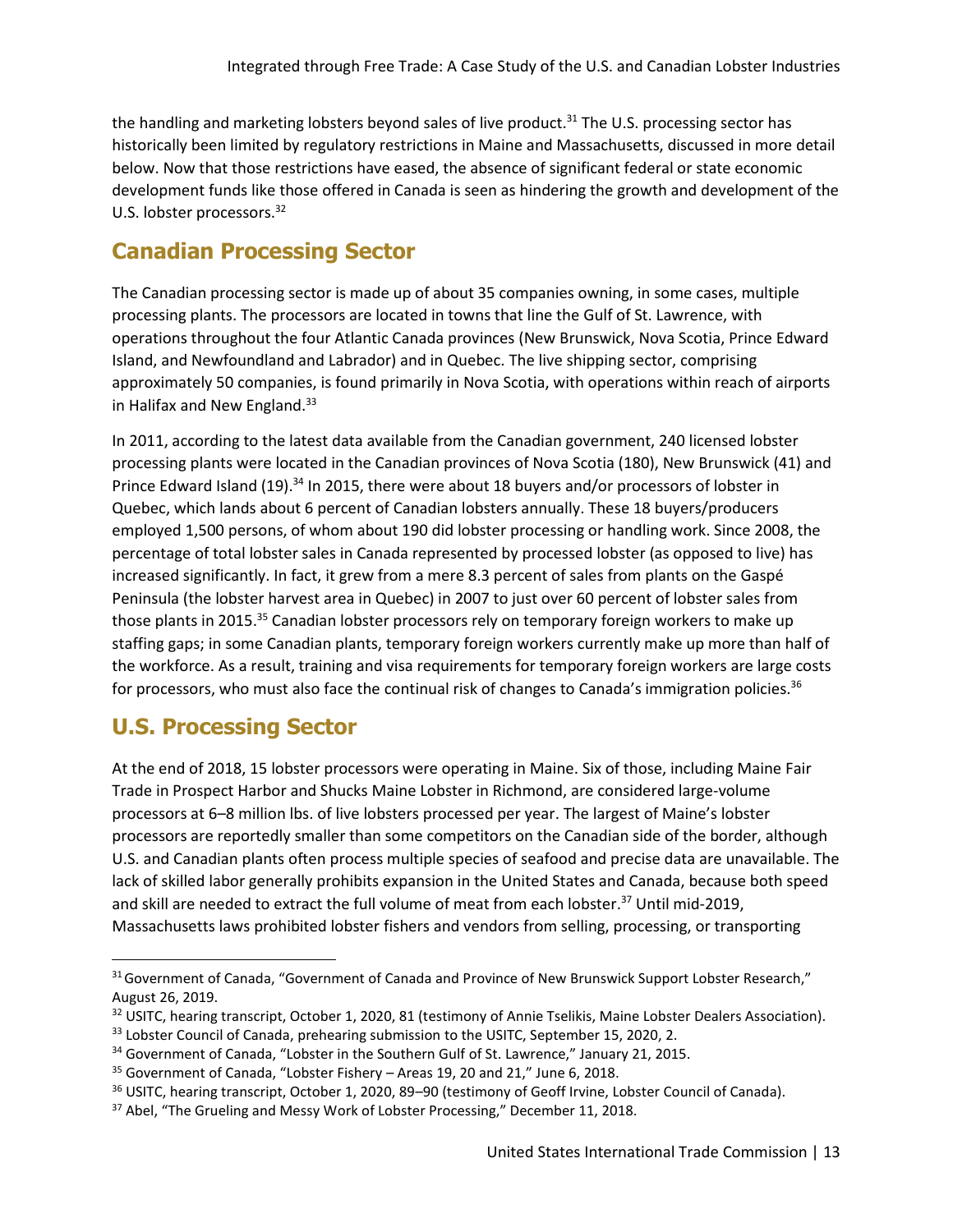other forms of lobster for in-state processing. In 2019, Massachusetts liberalized its regulations permitting lobster processing, and a processing plant owned by East Coast Seafood Group was opened in April 2020 in New Bedford, Massachusetts. East Coast received permits for the processing plant in April and began processing fresh lobster meat immediately. In May they added frozen processing at the facility.<sup>38</sup> The Maine lobster industry employs the largest share of workers in the U.S. industry, estimated at 35,000 onshore jobs (i.e., dealers, processors, and distributors) and in Massachusetts, the processing sector has very low employment levels as a vestige of the state's strict regulation of processing until 2019.<sup>39</sup>

Much of the lobster harvested in Maine is brought to a processing plant in Maine or Canada. Often it is cooked first, and then the meat is picked from the shell and packaged. Maine processors focus on a few key products, including cooked lobster tails, picked meat, and frozen raw tails. Picked meat is usually marketed as CK (claw and knuckle), CKL (claw, knuckle, and leg) or CKT (claw, knuckle, and tail). Cooked products can be shipped frozen or fresh, depending on the time of year.<sup>40</sup> Processing plants typically open up in May and run until December.

Wholesalers build large inventories of frozen product and ship it over the winter months to maintain available volumes and stable prices. Frozen raw tails usually go to restaurants, where chefs will want to use the entire tail and serve lobster in the shell, or to grocery chains selling to home cooks, who often grill them. CKT meat tends to ship to restaurants making lobster dishes such as lobster rolls, soups and stews, or lobster mac and cheese.<sup>41</sup>

Companies working to expand the U.S. lobster processing sector rely on state-of-the-art efficiency to compete with competitors in Canada. In particular, separating lobster meat fully from the shell has traditionally been a labor-intensive business.<sup>42</sup> However, high-pressure processing (HPP) machines, installed in both Maine and Canada over the last 15 years, extract raw meat from the shell in a 6- to 10 minute process that entails much less handling than traditional methods.<sup>43</sup> HPP machines and similar devices are encouraging the U.S. industry's transition into higher volumes of processed lobster meat as U.S. consumer tastes expand beyond eating whole lobsters or tails. The advantages of HPP are quick (e.g., six-second) slaughtering of lobsters and automated shucking of raw meat from the shell. <sup>44</sup> With

<sup>&</sup>lt;sup>38</sup> SeafoodNews, "East Coast Opens New Lobster Facility in New Bedford Prior to the Opening of the Maine Season," accessed November 16, 2020.

<sup>&</sup>lt;sup>39</sup> Barker, "Commentary: Lobstering Restrictions," August 11, 2020.

<sup>40</sup> Maine Lobster Marketing Collaborative, "Processing Fundamentals," accessed November 16, 2020.

<sup>41</sup> Maine Lobster Marketing Collaborative, "Processing Fundamentals," accessed November 16, 2020.

<sup>&</sup>lt;sup>42</sup> Maine Lobster Marketing Collaborative, "Lobster Processing Innovations Lead to New Customers and Markets," November 7, 2019. Lower overall labor costs for Canadian processors relative to those in the United States, driven by lower healthcare costs owing to Canada's national healthcare system, are reportedly a key competitive advantage encouraging processing capacity in Canada. USITC, hearing transcript, October 1, 2020, 78 (testimony of Annie Tselikis, Maine Lobster Dealers Association).

<sup>&</sup>lt;sup>43</sup> Gidney Fisheries, "HPP Frozen Lobster," accessed November 16, 2020. HPP machines have a high-pressure cylinder filled with pressurized water up to 87,000 pounds per square inch. Live lobsters are placed into an HPP chamber for a 6- to 10-minute operating cycle, and the pressure compresses the meat within the lobster shell, breaking the bonds of meat to the external shell. The resulting lobster meat is still raw and can be extracted from the shell almost completely intact.

<sup>&</sup>lt;sup>44</sup> Abel, "The Grueling and Messy Work of Lobster Processing," December 11, 2018.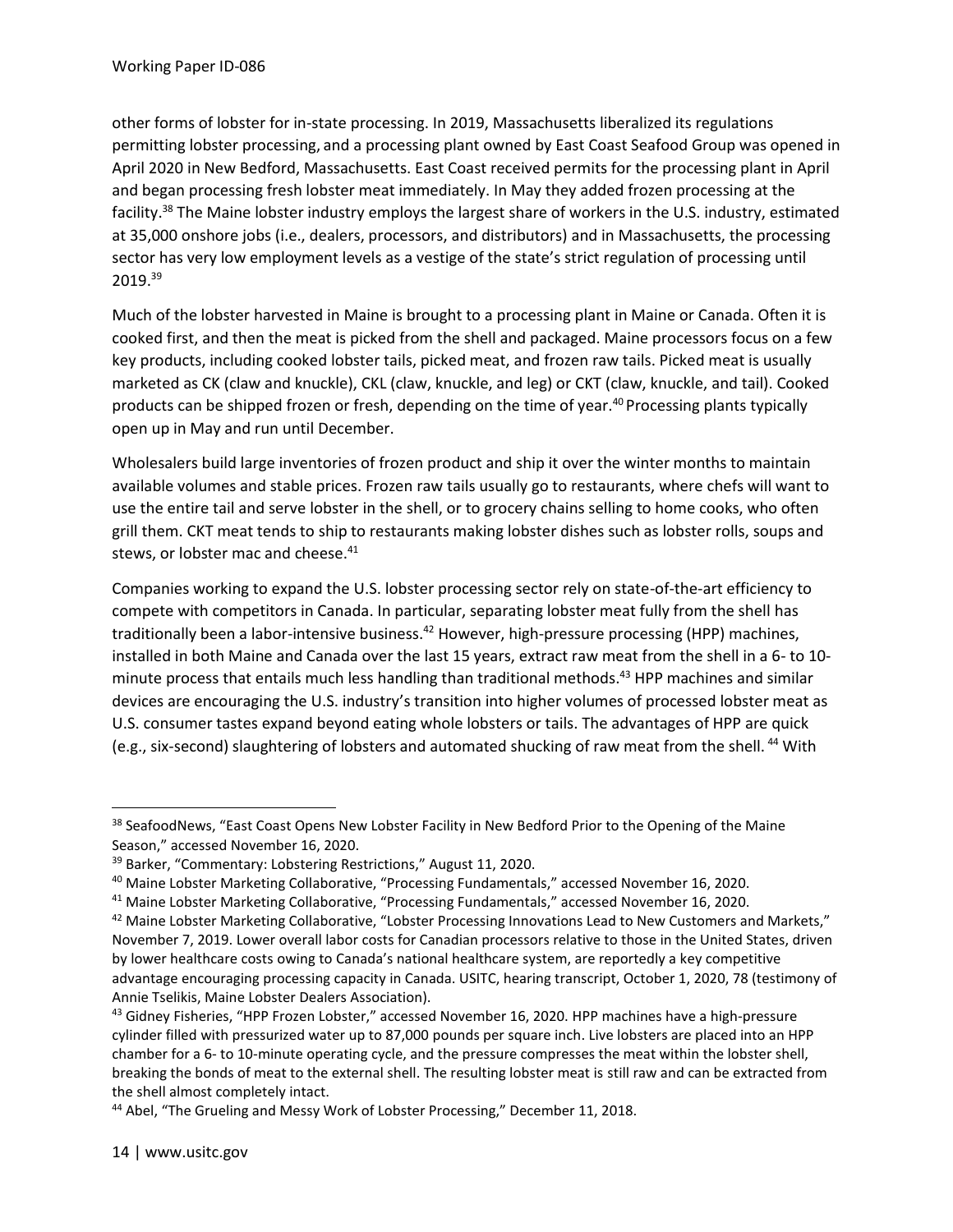more lobster harvested in recent years than the live market could absorb, better and more automated processing is expanding the market for consumers.

Other new technologies involve the freezing process. In Maine specifically, but likely elsewhere in the United States and Canada, the freezing and processing of lobster tails allow local businesses to break into new distribution channels. One of the latest technologies freezes lobster using liquid nitrogen, as opposed to brine or blast freezing. Nitrogen freezing freezes tails and meat in 18 minutes as opposed to 24–36 hours for blast freezing, and it reportedly better maintains the flavor and texture of a freshcaught lobster.<sup>45</sup>

### **Pricing**

The wholesale lobster supply chain is complex and involves multiple transactions before it reaches the retail consumer. Two price series are published—ex-vessel prices, which cover only live products, and wholesale distributor prices for both live and processed products.<sup>46</sup> Unfortunately for our analysis, pricing for sales beyond the first level of trade (ex-vessel) are not separated by country.

### **Harvester (Ex-vessel) Prices**

The ex-vessel price, also referred to as the boat price or shore price, is the amount paid directly to the harvester at the dock. The data show average ex-vessel prices trending upward over much of the last 10 years in both countries (figure 4). Average prices grew even as the quantity of lobster landings increased, suggesting that the price growth was demand driven. Over the entire period shown, Canadian prices exceeded U.S. prices. The price differential likely reflects seasonal factors and the higher share of hard shell lobsters caught in Canada relative to the United States. The price gap in figure 4 is fairly consistent over the entire period from 2007-19, long before import tariffs in the EU and China were changed in 2017 and 2018, respectively. Most notable is that ex-vessel prices in the United States moved up in 2017 and 2018 even as EU and Chinese tariffs were increasing the cost of U.S. lobsters for export. Clearly other factors were driving the overall market trend. Ex-vessel prices reportedly fluctuate daily and have seasonal variations not captured in annual data.<sup>47</sup>

<sup>&</sup>lt;sup>45</sup> Maine Lobster Marketing Collaborative, "Lobster Processing Innovations Lead to New Customers and Markets," November 7, 2019.

<sup>&</sup>lt;sup>46</sup> Wholesale price data from Urner Barry represents distributor prices at the end of the wholesale supply chain before it reaches the customer (e.g., grocery stores, restaurants).

<sup>&</sup>lt;sup>47</sup> USITC, hearing transcript, October 1, 2020, 77 (testimony of Annie Tselikis, Maine Lobster Dealers Association).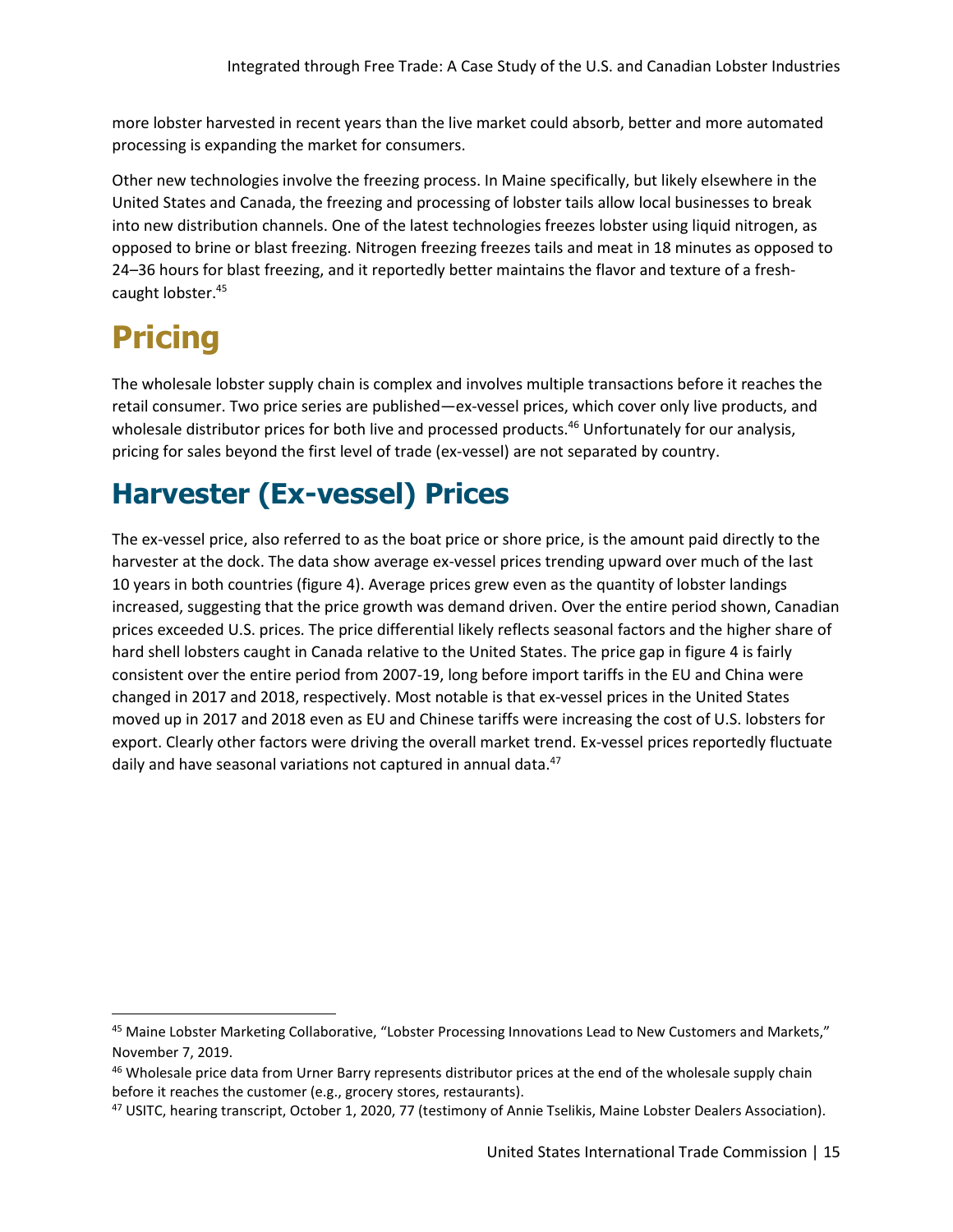

**Figure 4** Annual U.S. and Canadian average ex-vessel prices, annual, 2007–2020

Source NOAA Fisheries, "Commercial Fisheries Landings," August 22, 2019; and Government of Canada, Department of Fisheries and Oceans, Statistics Program, accessed June 7, 2021.

Note: Canadian landings data are available only through 2018. Underlying data can be found in appendix table G.5.

### **Live Distributor and Processed Prices**

Due to the highly integrated nature of the U.S. and Canadian lobster industries, it is often difficult to differentiate product by country of origin once a lobster has entered the supply chain. However, U.S. lobster is typically new shell and Canadian lobster is typically hard shell. Figure 5 displays monthly average per-pound prices for key sizes and types (new shell vs. hard shell) of live lobster. Given that a live lobster is sold whole, the size or other characteristics of the lobster heavily influence the per-pound value. A common size in the live market is a 1¼-pound lobster, often referred to as a quarter. The difference in value between hard and new shell lobsters is apparent when comparing the two 1¼-pound prices. Depending on the season, new shell quarters typically sell at between 65 and 80 percent of the hard-shell price per pound. Three- to four-pound lobsters, known as selects, are predominantly sold to the growing Asian market and sell at a premium. Live prices are strongly associated with the U.S. and Canadian lobster fishing seasons, with prices peaking in the early spring months when supply is lowest.

Prices for 1¼-pound live lobsters, a common benchmark in the live market, fell in early 2020 as a result of COVID-19, linked in part to declines in indoor dining and sharply reduced demand from cruise ships and casinos. They rose again after a few months, leading into the autumn at closer to historical levels. Prices for larger three- to four-pound live lobsters that are typically sold to Asian markets like China declined less. The lower prices of live lobster in 2019 reportedly reflect U.S. dealers selling more product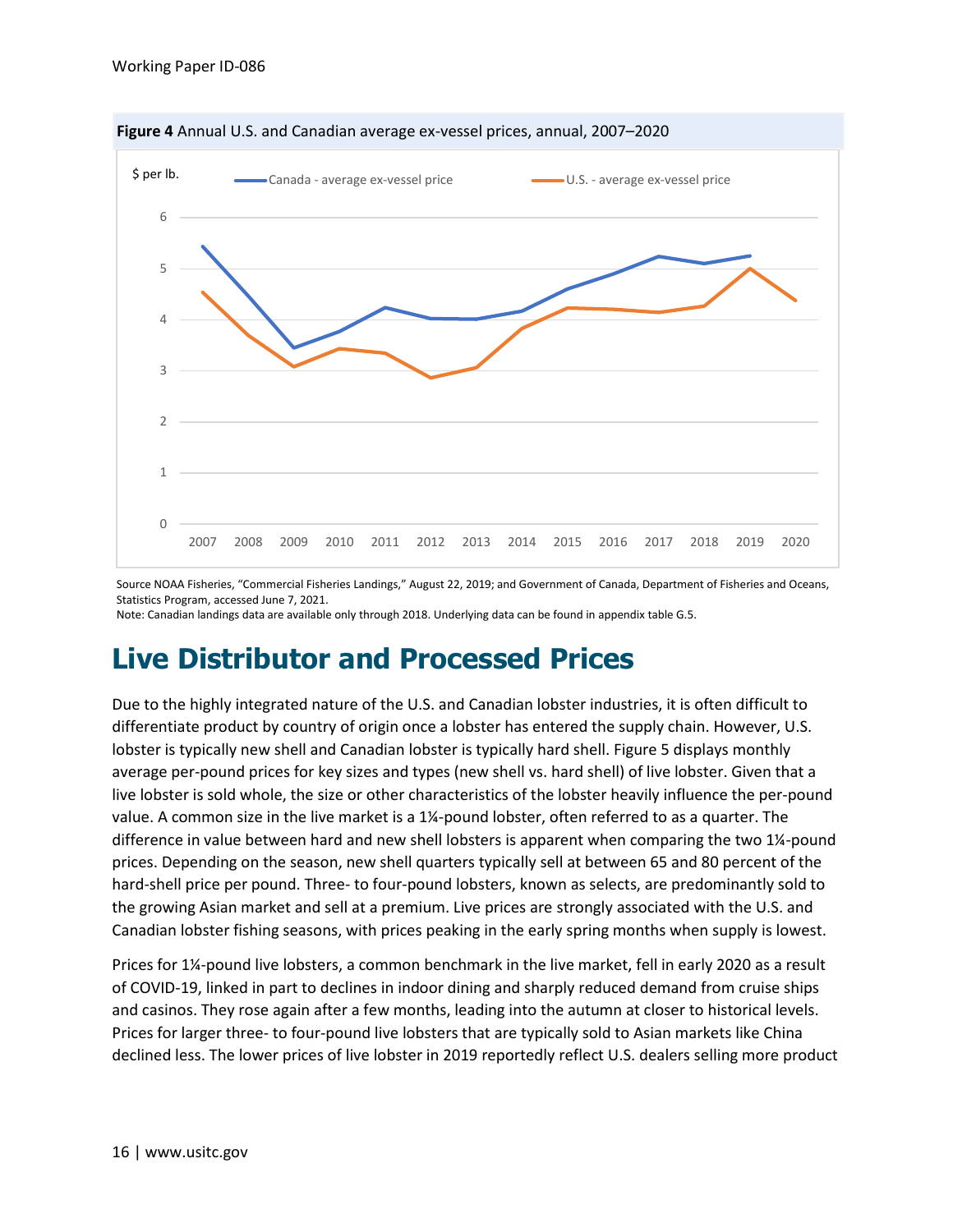domestically and to Canada rather than supplying the higher-valued Asian market, due in part to China's tariffs on U.S. lobsters.<sup>48</sup>

The price per pound of processed lobster is two to three times higher than the price of live lobster. However, processed lobster makes up a smaller portion of the lobster trade, equating to 42.7 percent of global exports by value and 28.3 percent of global exports by volume.<sup>49</sup> This is due, in part, to the higher costs associated with further processing lobster as well as volume loss associated with breaking down lobsters and extracting meat. Cruise ships and casinos reportedly are a core market for processed products like frozen lobster tails.<sup>50</sup> As the COVID-19 pandemic took hold in early 2020, processed prices quickly fell again but have since recovered following the easing of COVID-19 related restrictions and the removal of EU tariffs.

<sup>48</sup> USITC, hearing transcript, October 1, 2020, 101 (testimony of Annie Tselikis, Maine Lobster Dealers Association). <sup>49</sup> IHS Markit, Global Trade Atlas database, HS numbers 0306.12, 0306.22, 0306.32, 0306.92, and 1605.30, accessed June 18, 2021.

<sup>&</sup>lt;sup>50</sup> USITC, hearing transcript, October 1, 2020, 161 (testimony of Annie Tselikis, Maine Lobster Dealers Association).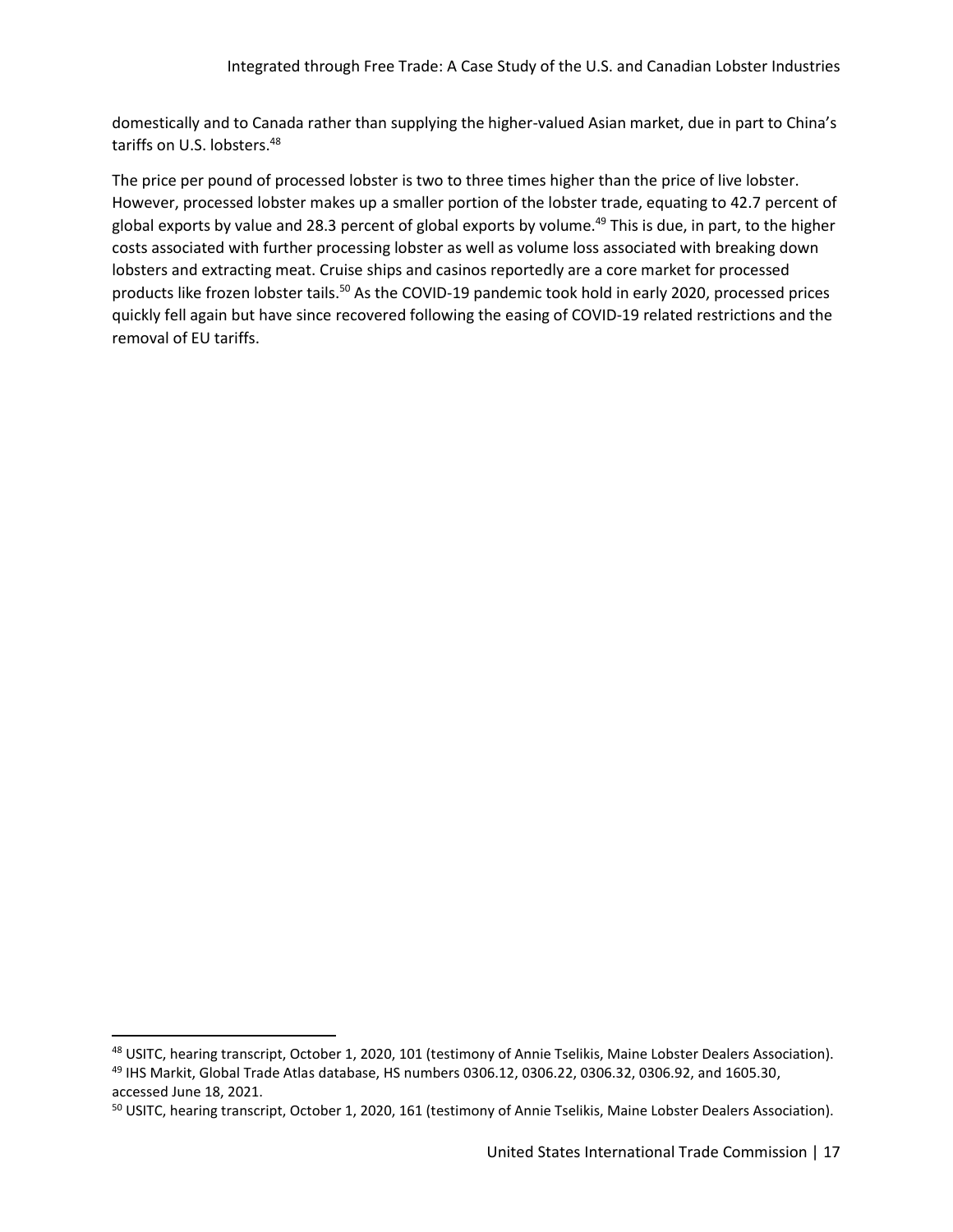

**Figure 5** Processed lobster prices, monthly, tails versus meat, 2015–present

Source: Urner Barry, Comtell lobster price data, accessed June 7, 2021.

### **Factors Affecting Competitiveness**

In markets around the world, agricultural competitiveness is measured by comparing costs, product characteristics, and supplier reliability for goods produced in one country against those produced in another country, both in the domestic market and in third-country markets. Some factors that affect producer costs include production and transportation costs, tariffs, and exchange rates. Factors that affect product differentiation include safety or quality, brand identity, and product specifications. Factors that affect supplier reliability include product availability, transportation infrastructure, and seasonality.

Specific factors that affect the competitiveness of the U.S. and Canadian, individually and together, lobster industries are the focus of this section. Because both countries fish the same biological species straddling a common border with well-integrated logistical hubs and infrastructure, the primary factors affecting competitiveness between the two countries are federal and state or provincial government actions, regulations, and policies. They include fisheries management (i.e., licensing and seasonal fishing restrictions), discussed earlier in the chapter; regulations affecting lobster processing; government programs (e.g., payments); and differential tariffs to export markets. The major factors affecting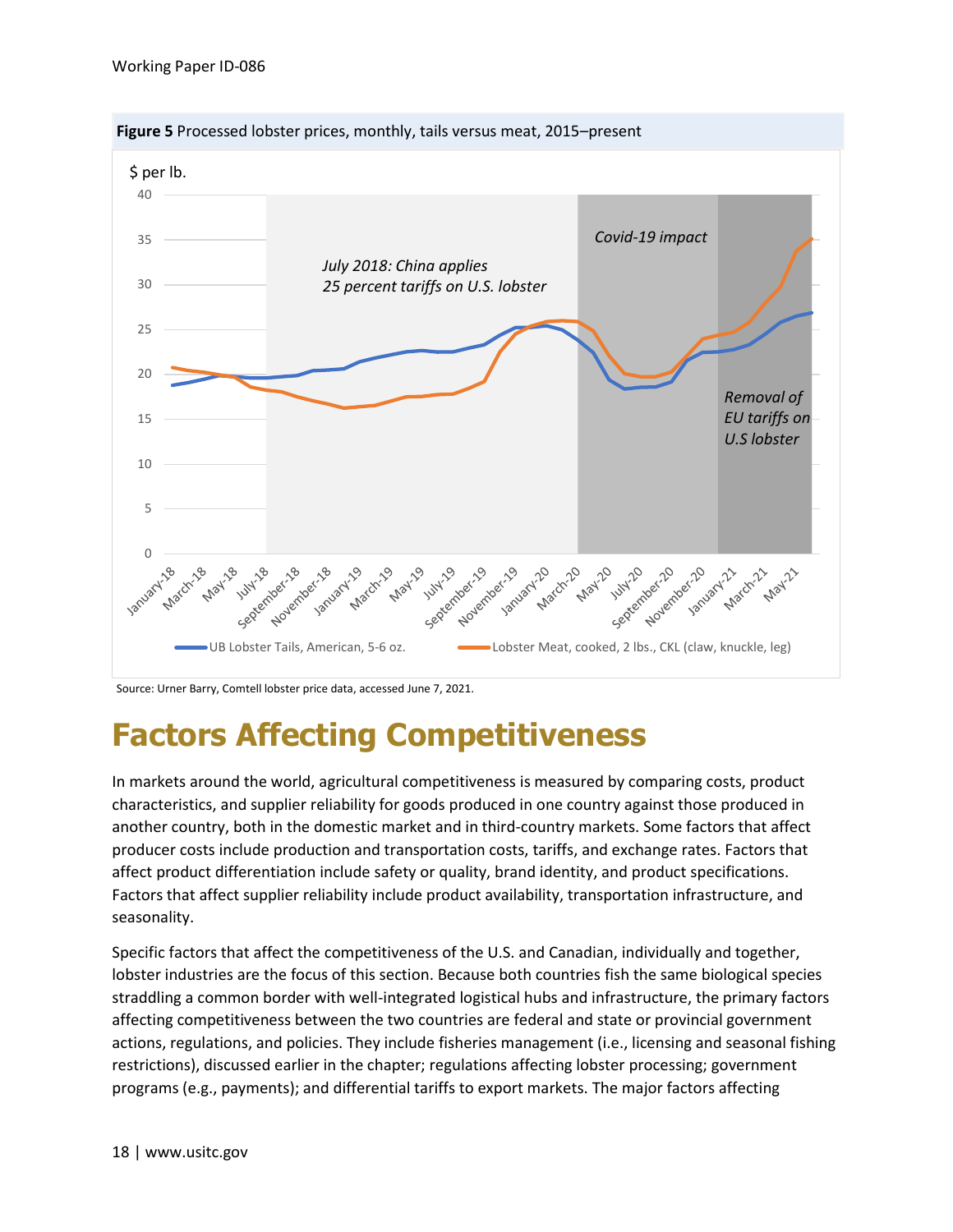competitiveness of the region as a whole is reliability of supply resulting from the integration of the two industries.

### **Regulatory restrictions on processing lobsters in Massachusetts and Maine limited industry growth impacting product differentiation.**

Historically, state regulations in both Maine and Massachusetts hampered the development of local lobster processing capacity. By the time U.S. state regulations changed to permit extracting lobster meat from the shell, Canada's processing sector was large and well established.

Maine had restrictions prohibiting many types of lobster processing, such as splitting lobster tails or selling claws separately from their bodies, until 2010.<sup>51</sup> Massachusetts laws prohibited lobster fishers and vendors from selling, processing, or transporting other forms of lobster for in-state processing until mid-2019, forcing the industry to ship as much as 80 percent of its live lobster or lobster parts to processors in Maine and Canada. Massachusetts allowed only the sale of live, cooked, and canned lobster, as well as the processing and sale of frozen and cooked lobster tails. On August 1, 2019, Massachusetts revised its lobster processing regulations, permitting lobster processors to begin in-state transport and processing of raw, shell-on lobster parts. In addition, wholesale seafood dealers licensed by the Massachusetts Department of Public Health can process raw lobsters and import raw, shell-on lobster parts and tails from Canada and other states. The new rules also provide for the retail sale of already-frozen raw, in-shell tails.<sup>52</sup> As noted above, both Maine and Massachusetts have received recent investments in their own processing sectors.

### **U.S. and Canadian government programs targeting the lobster industry lowers delivered costs.**

Both the United States and Canada have programs to support their respective lobster industries. Like all government payments to industry, these programs decrease the cost of production for lobster harvesters, dealers, or other businesses targeted by each program. However, U.S. programs primarily target lobster harvesting; by contrast, Canadian programs apply to all sections of the supply chain, including harvesters, dealers, processors, and distributors. Since Canada's aid payments assist the lobster industry in their Atlantic provinces, the payments are considered rural or regional development.<sup>53</sup>

Another major difference between U.S. and Canadian programs and payments is that the Canadian federal and provincial governments have permanent, longstanding programs aiding the lobster industry that are not linked to the COVID-19 pandemic. Relative to the United States, these programs are said to

<sup>&</sup>lt;sup>51</sup> USITC, hearing transcript, October 1, 2020, 81 (testimony of Annie Tselikis, Maine Lobster Dealers Association); Salsberg, "Changes In Lobster Processing Rules On Legislature's Plate," May 4, 2019.

<sup>&</sup>lt;sup>52</sup> USITC, hearing transcript, October 1, 2020, 78 (testimony of Annie Tselikis, Maine Lobster Dealers Association); industry representative, interview by USITC staff, September 28, 2020.

<sup>&</sup>lt;sup>53</sup> Industry representative, interview by USITC staff, September 9, 2020.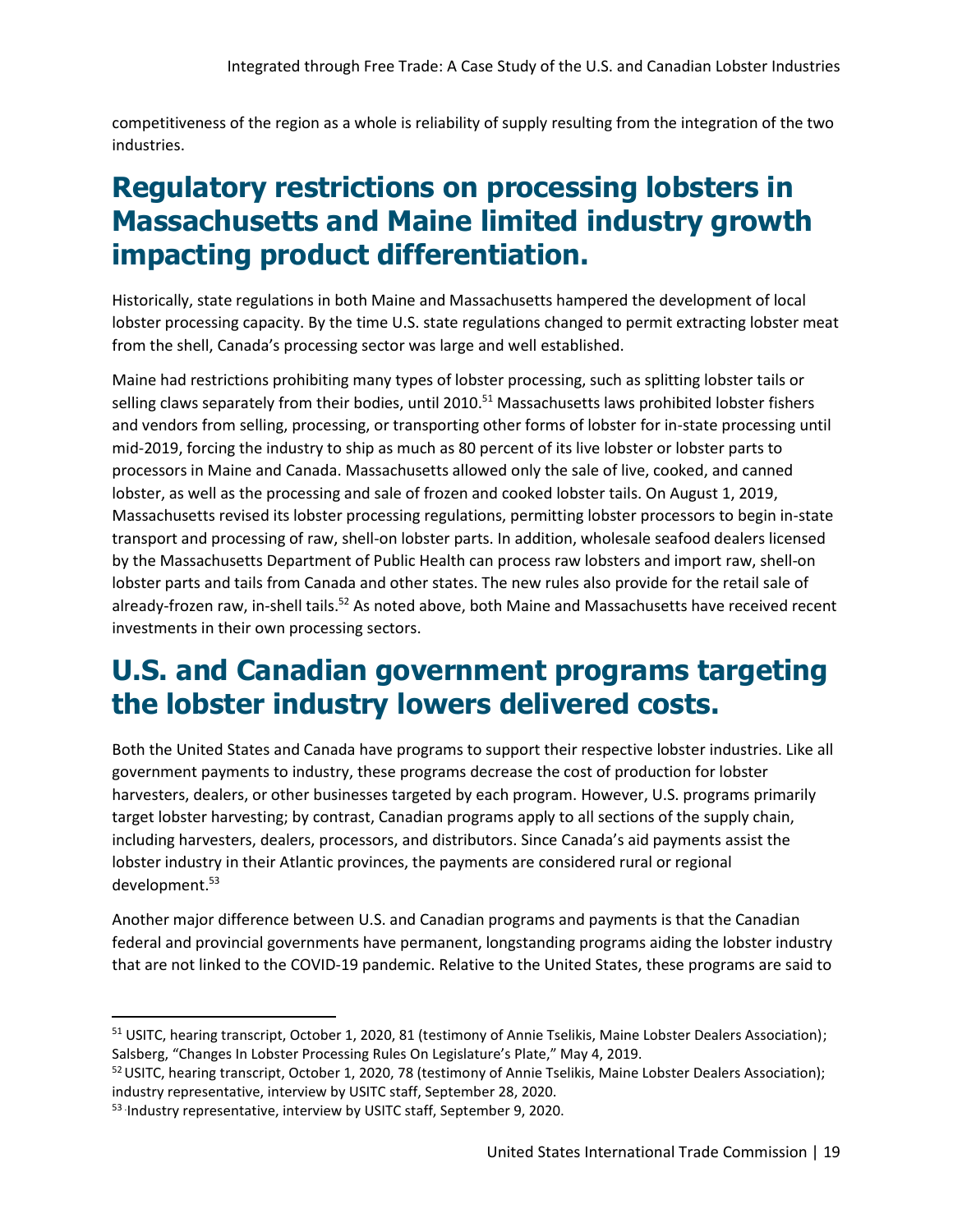have larger funding streams, with multiyear appropriations.<sup>54</sup> With the exception of marketing funds from the USDA and the U.S. Small Business Administration, and standard unemployment insurance programs funded by businesses and administered at the state level, nearly all U.S. payments and programs have been funded through economic stimulus bills targeting COVID-19 relief.

#### **Canadian Government Programs and Payments**

As noted above, Canada has long viewed assistance to the lobster industry in its Atlantic provinces as rural or regional development, so the aid is often part of programs targeting broad sectors of the Canadian economy.<sup>55</sup> The Atlantic Fisheries Fund (AFF) is a Canadian federal government program spending about \$300 million (C\$400 million) over seven years to promote innovative and sustainable growing methods, new automation technologies, and world-class applied research in the fishing and aquaculture industry on Canada's Atlantic seaboard. The federal government provides 70 percent of the funding and the Atlantic provinces the other 30 percent. Business interests in the Canadian lobster industry must provide part of the funding for AFF grants to be approved.<sup>56</sup> AFF funds are also earmarked to boost marketing of Canadian businesses, including those of the lobster industry.<sup>57</sup>

A recent AFF project targeting lobsters was \$1.5 million (C\$2 million) for Homarus Inc. to fund a marine laboratory for lobster fishery industry awareness, education, and research. An additional \$1.5 million (C\$2 million) funding in this project was paid from the Innovative Communities Fund of the federal Atlantic Canada Opportunities Agency. This fund focuses on investments that lead to long-term employment and economic capacity building in Atlantic Canadian communities.<sup>58</sup> Another permanent Canadian program is a special employment insurance (EI) provision permitting lobster harvesters to make additional claims on EI because the harvest seasons in many LFAs are only 6-10 weeks long.<sup>59</sup>

In 2020, the government of Canada approved several programs to assist the lobster industry and industry workers in the wake of the COVID pandemic and a partial shutdown of the local economy. Data on the total amounts spent are unavailable. Like Canada's aid payments to the lobster industry in their more permanent programs, they are spread across all segments of the supply chain, encompassing harvesters, workers in the processing facilities, additional lending windows for business loans, and dealer storage capacity.<sup>60</sup>

#### **U.S. Government Programs and Payments**

Most U.S. Federal programs assisting the seafood industry, including the lobster industry, were started in 2020 and are considered temporary because their funding streams are not designed to be replenished in annual appropriations. Notable exceptions are USDA's Market Access Promotion (MAP) funds and the U.S. Small Business Administration's State Trade Expansion Program (STEP). MAP is a permanent

<sup>&</sup>lt;sup>54</sup> Industry representative, interview by USITC staff, September 9, 2020.

<sup>&</sup>lt;sup>55</sup> Industry representative, interview by USITC staff, September 9, 2020.

<sup>&</sup>lt;sup>56</sup> USITC, hearing transcript, October 1, 2020, 76 (testimony of Geoff Irvine, Lobster Council of Canada).

<sup>&</sup>lt;sup>57</sup> USITC, hearing transcript, October 1, 2020, 76 (testimony of Geoff Irvine, Lobster Council of Canada).

<sup>&</sup>lt;sup>58</sup> Government of Canada, "Government of Canada and Province of New Brunswick Support Lobster Research," August 26, 2019.

<sup>&</sup>lt;sup>59</sup> Industry representative, interview by USITC staff, September 9, 2020.

<sup>60</sup> Government of Canada, "Canada's COVID-19 Economic Response Plan," September 14, 2020.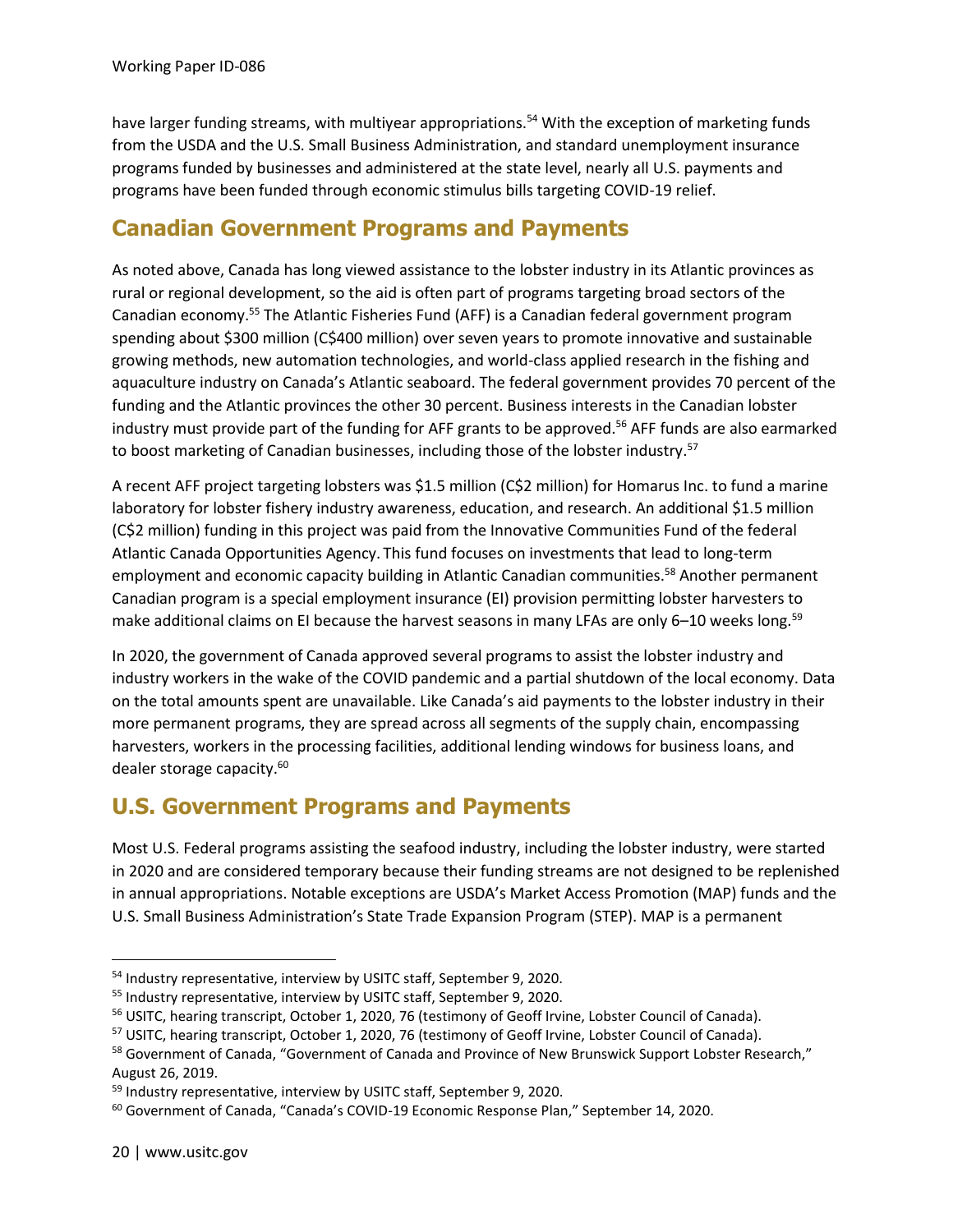program centered on agriculture and seafood products that currently promotes U.S. lobsters through the nonprofit organization Food Export—Northeast, while STEP provides block grants to states to promote small business exports.

In Maine's case, STEP funds are typically granted to the Maine International Trade Center to support export growth for small businesses, including in the lobster industry. In 2019 the center administered funding for all small businesses totaling \$344,500, a sum considered by Maine lobster dealers to be quite small relative to Canadian export marketing programs.<sup>61</sup> The state of Maine also funds a U.S. domestic marketing promotion for lobster totaling \$2.8 million using surcharges on harvester licenses, and Massachusetts's Seafood Marketing Program operates a similar program through the Division of Marine Fisheries.<sup>62</sup>

On September 9, 2020, USDA announced that approximately \$530 million in Federal government support would be offered to the U.S. fishers, including those harvesting lobsters, who were impacted by retaliatory tariffs from foreign governments. Funding was provided through the Seafood Trade Relief Program (STRP) by way of the Commodity Credit Corporation. Applications from lobster fishers were accepted from September 14, 2020 through January 15, 2021, and payments were made to lobster fishers at \$0.50 per lb. for 2019 landings, with a maximum payment of \$250,000 per harvester for all seafood commodities granted relief.<sup>63</sup>

Like their Canadian counterparts, many firms and workers in the U.S. lobster industry were eligible to receive benefits under federal government programs related to the COVID-19 pandemic. These included the Paycheck Protection Program, the U.S. Small Business Administration Economic Injury Disaster Loan program, and funds earmarked for the seafood industry under the Coronavirus Aid, Relief, and Economic Security (CARES) Act. Although the total amount appropriated for the seafood industry is publicly available, the amounts received by firms and workers in the U.S. lobster industry are not.

In addition to CARES Act funds, the Trump administration announced that lobster fishers would be included in USDA's Coronavirus Food Assistance Program 2 (CFAP 2) for aquaculture producers. This multibillion-dollar program was originally established for farmers and ranchers in April 2020 in response to the COVID-19 pandemic. USDA announced that it would accept CFAP 2 applications from September 21, 2020, through December 11, 2020.<sup>64</sup>

### **Sustainability certifications allow for product differentiation.**

The Marine Stewardship Council (MSC) is an international nonprofit organization that assesses, certifies, and labels seafood products to reward sustainable fishing practices and supply chains by issuing sustainability certifications. Some U.S. and Canadian lobster fisheries have obtained this certification to

<sup>&</sup>lt;sup>61</sup> Anderson, "SBA Awards Grant to Maine International Trade Center," September 27, 2018.

 $62$  Industry representative, interview by USITC staff, August 28, 2020; USITC, hearing transcript, October 1, 2020, 97–98 (testimony of Annie Tselikis, Maine Lobster Dealers Association); Anderson, "SBA Awards Grant to Maine International Trade Center," September 27, 2018.

<sup>63</sup> USDA, "Seafood Trade Relief Program," accessed May 20, 2021.

<sup>64</sup> USDA, "Coronavirus Food Assistance Program 2 for Aquaculture Producers | Farmers.Gov," accessed November 17, 2020.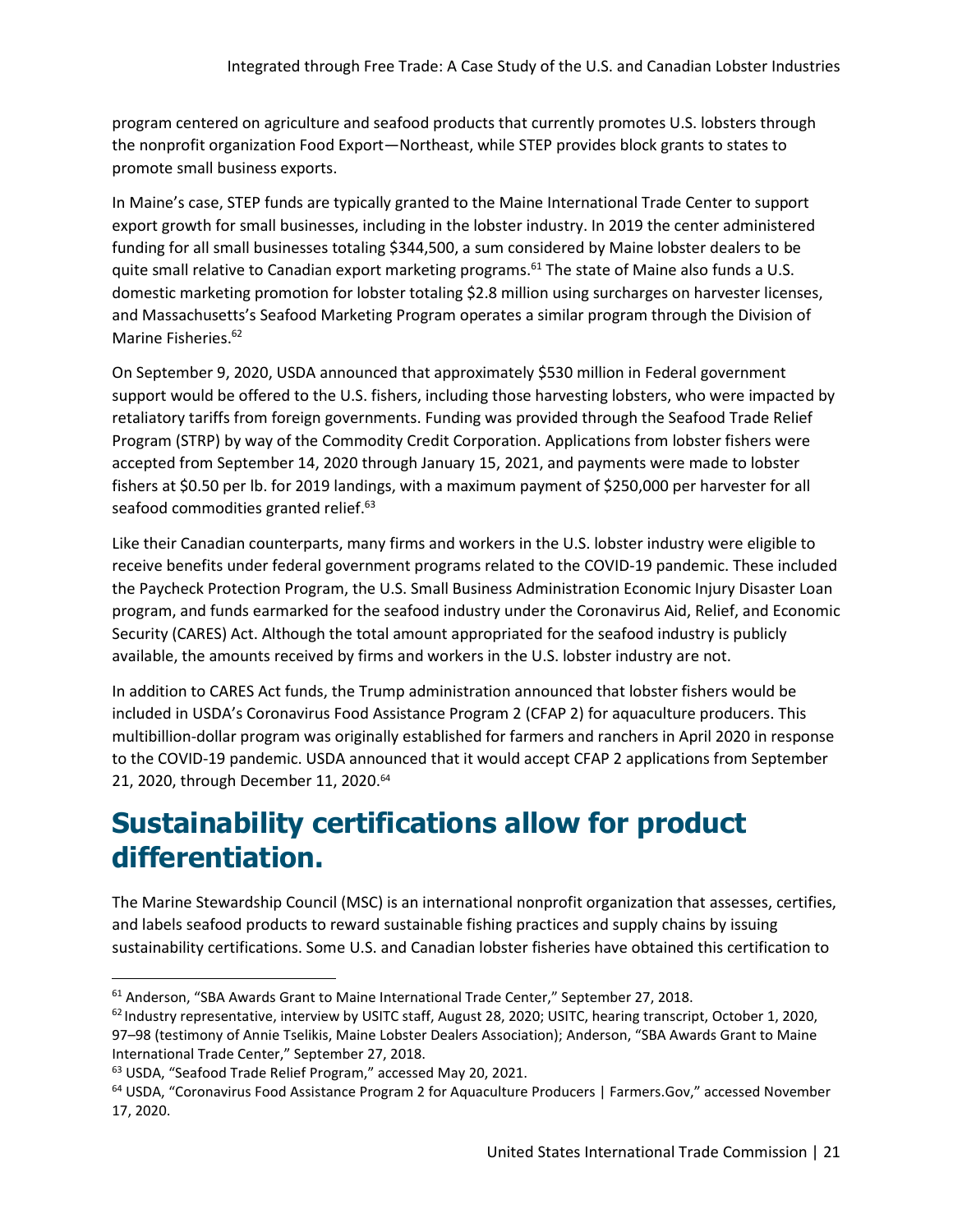differentiate their products, often in response to consumer demand. To keep the certification, fisheries are required to satisfy conditions related to species used for bait, bycatch monitoring, and harvest control rules.<sup>65</sup> In 2015, almost all of Canada's lobster stock not already MSC certified was declared sustainable—specifically, the stock in the Bay of Fundy, Scotian Shelf and Southern Gulf of St. Lawrence lobster trap fishery.<sup>66</sup> In total, 97 percent of Canada's lobster fisheries are currently MSC certified.<sup>67</sup>

Effective August 1, 2020, MSC certification for the Maine lobster fishery was suspended due to a recent decision in a federal court (the U.S. District Court for the District of Columbia) involving the lobster industry's impact on right whales. Right whales are an endangered species with about 400 remaining whales feeding in lobster-harvesting areas throughout New England and in Canadian waters.<sup>68</sup> The decision, in *Center for Biological Diversity v. Ross*, is described in the following section, as it relates to lobster harvesting off the coast of Massachusetts.

The overall economic impact of this loss of certification is uncertain. A recent Canadian government publication states that some purchasers in the European Union regard MSC sustainability certification as a "must-have" for making lobster purchases asserting that MSC certification is required. <sup>69</sup> However, it is not clear how important MSC certification is for other major destinations including the U.S. domestic market and China. While the Maine lobster fishery has other environmental and sustainability certifications, such as the Monterey Bay Aquarium Seafood Watch Program, the industry is concerned that the loss of the MSC certification will impact the state's ability to supply certain market channels, particularly in the EU.<sup>70</sup> It is true that the Massachusetts lobster fishery does not hold MSC certification, and dealers reportedly export to EU purchasers not requiring it, particularly restaurants and food service but Maine's lobster fishery is far larger than the one in Massachusetts.<sup>71</sup> While a corrective action plan for the Maine lobster fishery has been developed and accepted, an industry representative indicated it will take at least a year for the state's fishery to re-establish certification.<sup>72</sup>

### **Tariff treatment differences impact delivered costs.**

Differential import tariffs facing U.S. and Canadian lobster exporters in foreign markets will be discussed in greater detail in the next paper of this series. They are a key factor of competitiveness differentiating lobster exported from Canada from that exported from the United States. In general, import tariffs

<sup>70</sup> Industry representative, interview by USITC staff, September 9, 2020.

 $65$  For a detailed description of the certification requirements and rating score that a fishery must attain and maintain, see MSC, "Fishery Certification Guide," accessed December 8, 2020. To become certified, a fishery must, among other thing, obtain an average score of 80 across all performance indicators under each of three MSC principles.

<sup>66</sup> Kearns, "Canada Inshore Lobster Fishery Garners MSC Approval," *Seafood Source* (blog), May 27, 2015.

 $67$  The exception is Newfoundland and Labrador. USITC, hearing transcript, October 1, 2020, 163 (testimony of Geoff Irvine, Lobster Council of Canada).

<sup>68</sup> Chase, "MSC Suspends Maine Lobster Fishery Certification," *Seafood Source* (blog), August 4, 2020.

 $69$  Canadian government guidance documents for Canadian businesses exporting fish and seafood to the EU note that European retailers consider the MSC certification to be a "must-have" for selling in that market. Government of Canada, "Exporting Fish and Seafood to the European Union," August 31, 2021.

 $71$  USITC, hearing transcript, October 1, 2020, 124 (testimony of Annie Tselikis, Maine Lobster Dealers Association). 72 Industry representative, interview by USITC staff, August 28, 2020. It takes an estimated 12 to 18 months for a fishery to obtain certification. The suspension will be lifted following a successful expedited audit. MSC, "Fishery Certification Guide," accessed December 8, 2020.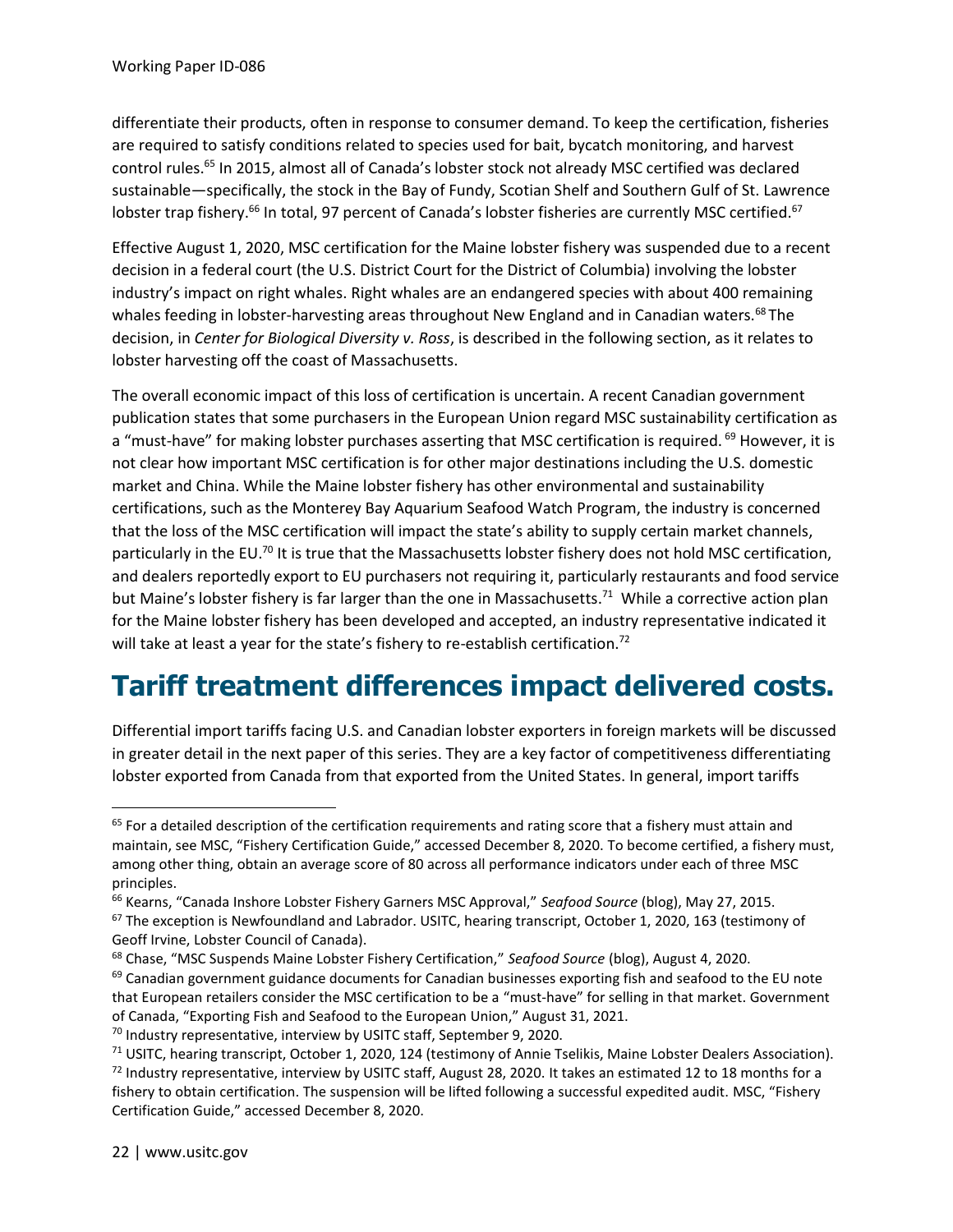increase the delivered cost of any goods to which they are applied, and differential tariffs applied to U.S. and Canadian goods in a given market impact the relative cost of those goods. In the integrated North American supply chain for lobsters, differential tariffs to major export markets such as the EU and China can increase costs for all dealers handling live lobsters and processed lobster meat. Lobsters harvested in U.S. and Canadian waters must be tracked and separated to ensure the correct tariffs are applied to each.

U.S. exports of lobsters faced four tariff developments between 2015 and 2020 that affected delivered costs of U.S. lobsters relative to those caught or processed in Canada for specific foreign markets. The first development relates to a reduction in EU duties on imports of Canadian lobsters (but not U.S. lobsters) into the EU under the Comprehensive Economic and Trade Agreement (CETA), a trade agreement between the EU and Canada provisionally implemented on September 21, 2017. Under CETA, the EU eliminated import duties of either 8 or 12 percent ad valorem*,* <sup>73</sup> depending on the imported product. This reduced the delivered cost of live Canadian lobsters in the EU relative to live U.S. lobsters.<sup>74</sup>

The second development involved the imposition by China of additional duties of 25 to 35 percent on imports of U.S. lobsters in 2018, in retaliation for higher duties that the United States imposed on certain Chinese goods. The higher duties imposed by China on imports of U.S. lobsters increased the delivered costs of U.S. lobsters relative to Canadian lobsters in the Chinese market.

The third development involved an agreement under the Phase One trade agreement between China and the United States to make imports of U.S. lobsters eligible for tariff waivers. These are sometimes called "market-based exclusions" because Chinese importers can apply to receive them based on market conditions. When granted, these waivers reduce delivered costs for U.S. exporters shipping lobsters to China. The full extent of the economic impact is unclear because the government of China has not released data on what volume of U.S. lobster products have received a waiver or even which Chinese importers have requested one.<sup>75</sup>

The final tariff-related development was an agreement reached in August 2020 between the United States and the EU under which the EU agreed to reduce its duty on imports of U.S. live and frozen lobster to "free" (and the United States agreed to reduce its duties on certain products largely imported from the EU). These duty reductions, ranging between 6 percent and 20 percent ad valorem depending on the imported product, will decrease delivered costs, putting U.S. lobsters on a level playing field relative to Canadian lobsters shipped to the EU. The European Parliament approved the trade deal on November 26, 2020, eliminating EU's tariffs on U.S. lobsters for the next five years.<sup>76</sup>

 $73$  Ad valorem is a rate of duty expressed as a percentage of the appraised customs value of the imported good. The actual tariff may be levied in other terms, such as dollars per ton.

 $74$  More detailed information on tariff schedules for CETA, listed according to the codes of the international Harmonized System (HS) for tariff classifications will be presented in the second paper of this working paper series. <sup>75</sup> U.S. Trade Representative (USTR) official, interview by USITC staff, October 30, 2020.

<sup>76</sup> European Parliament, "Deal on Lobsters Gets Go-Ahead from Parliament," November 26, 2020.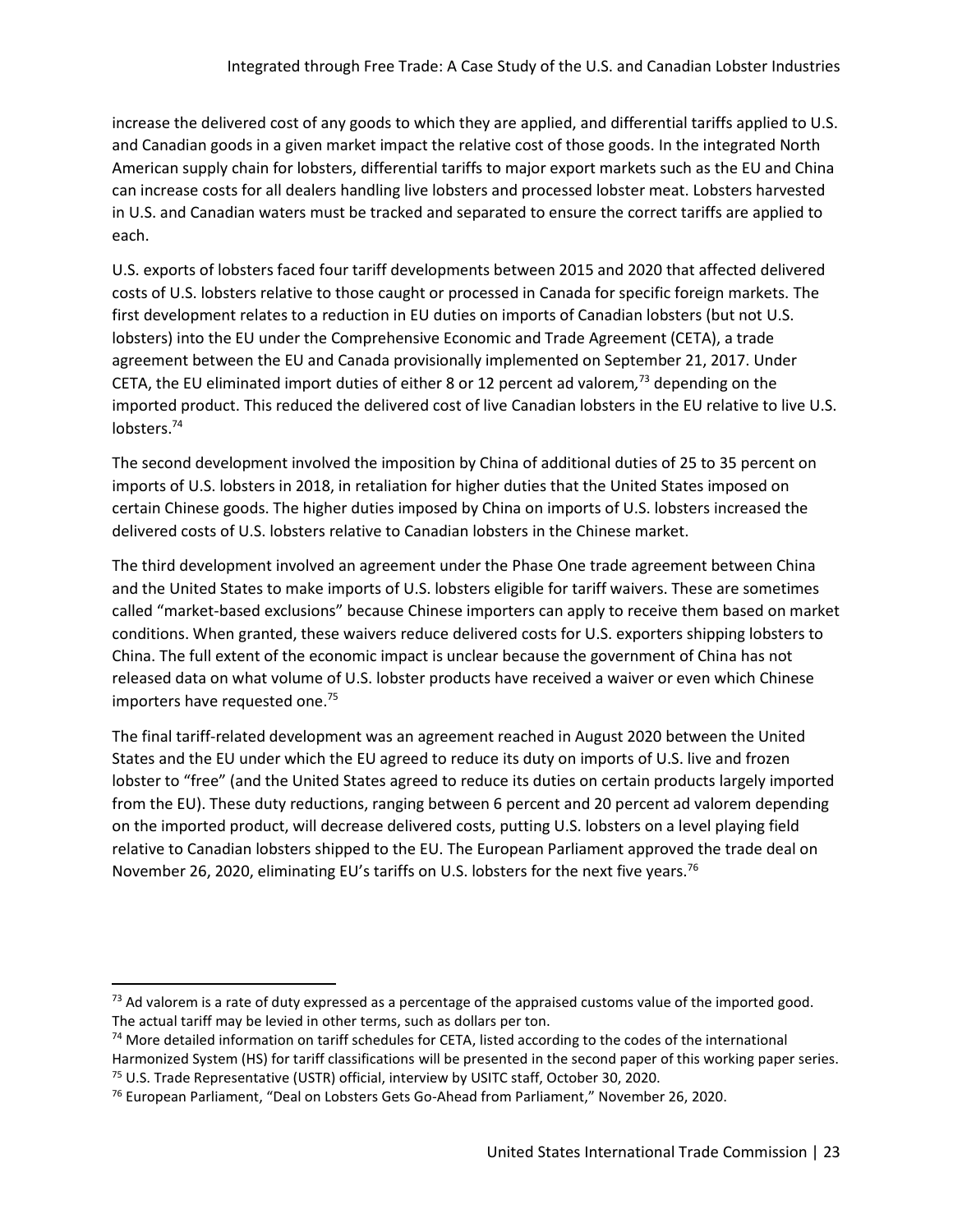#### **Supply Chain Disruptions**

Because the U.S. and Canadian lobster industries are so integrated, changes in tariff treatment of products from the two countries also leads to shifts in the supply chain as trade trends shifted following the tariff changes. As described above, historically lobster were caught and shipped to the European and Chinese markets from both the United States and Canada. However, following the change in tariff treatment, the U.S. and Canadian lobster supply chain was disrupted when U.S. lobster became relatively more expensive. As a result, demand for Canadian lobster relative to U.S. lobster increased and the supply chain adjusted accordingly. In Canada, cargo flights to China increased as shipments of live and fresh lobster to China nearly doubled.<sup>77</sup> Likewise, lobster buyers in the European market appeared to shift to Canada following the reduction of duties on lobsters from Canada with the implementation of CETA.<sup>78</sup> Furthermore, COVID-19 related lockdowns curtailed flights, further disrupting the lobster supply chain.<sup>79</sup> According to industry representatives, the U.S. lobster industry attempted to mitigate the disruption by shifting the focus to the U.S. domestic market and the Canadian processing sector.<sup>80</sup>

### **Cross-country integration allows for reliability of supply and opportunities for regional competitive advantages.**

While the U.S. and Canadian industries compete, their long history of integration presented industry on both sides of the border with unique opportunities to specialize. The integration of both industries effectively creates a single, highly competitive, North American lobster industry. The combined North American industry features a highly reliable supply of both live and processed lobster, as well as a highly differentiated product, as the only source of American lobster.

As outlined above, lobster harvesting in both the United States and Canada is complementary, matching the natural migrations of the American lobster population. Harvesting of American lobster in the United States is concentrated in the summer months, while harvesting in Canada is concentrated in the winter months.<sup>81</sup> As a result, the North American lobster industry enjoys a year-round supply of live lobster. Furthermore, there is a strong pattern of internal consumption, insulating the North American industry.

<sup>77</sup> DiNapoli, Lampert, and Hroncich, "U.S.-China Trade War Triggers Seafood Supply Chain Shake-Up," September 28, 2018, sec. Commodities; Skerritt, "Virus Makes Lobsters So Cheap That Sellers Face a Fatal Blow," March 5, 2020; Withers, Paul, "Canada Poised to Lose Lobster Edge in China," February 27, 2020; Whittle, Patrick, "US Exports to Lobster-Loving China Go off Cliff amid Tariffs," August 26, 2019.

<sup>78</sup> MaximumVenture, "CETA Could Give Canadians Fisherman an Advantage," *MaximumVenture Canadian Business News* (blog), April 29, 2021.

<sup>79</sup> Skerritt, "Virus Makes Lobsters So Cheap That Sellers Face a Fatal Blow," March 5, 2020; Withers, Paul, "Canada Poised to Lose Lobster Edge in China," February 27, 2020.

<sup>80</sup> USITC, hearing transcript, October 1, 2020, 91 (testimony of Beth Casoni, Massachusetts Lobsterman's Association); USITC, hearing transcript, October 1, 2020, 90 (testimony of Annie Tselikis, Maine Lobster Dealers Association); Industry representative, interview by USITC staff, August 28, 2020; Industry representative, interview by USITC staff, September 9, 2020.

 $81$  USITC, hearing transcript, October 1, 2020, 50 (testimony of Annie Tselikis, Maine Lobster Dealers Association); Industry representative, interview by USITC staff, September 9, 2020.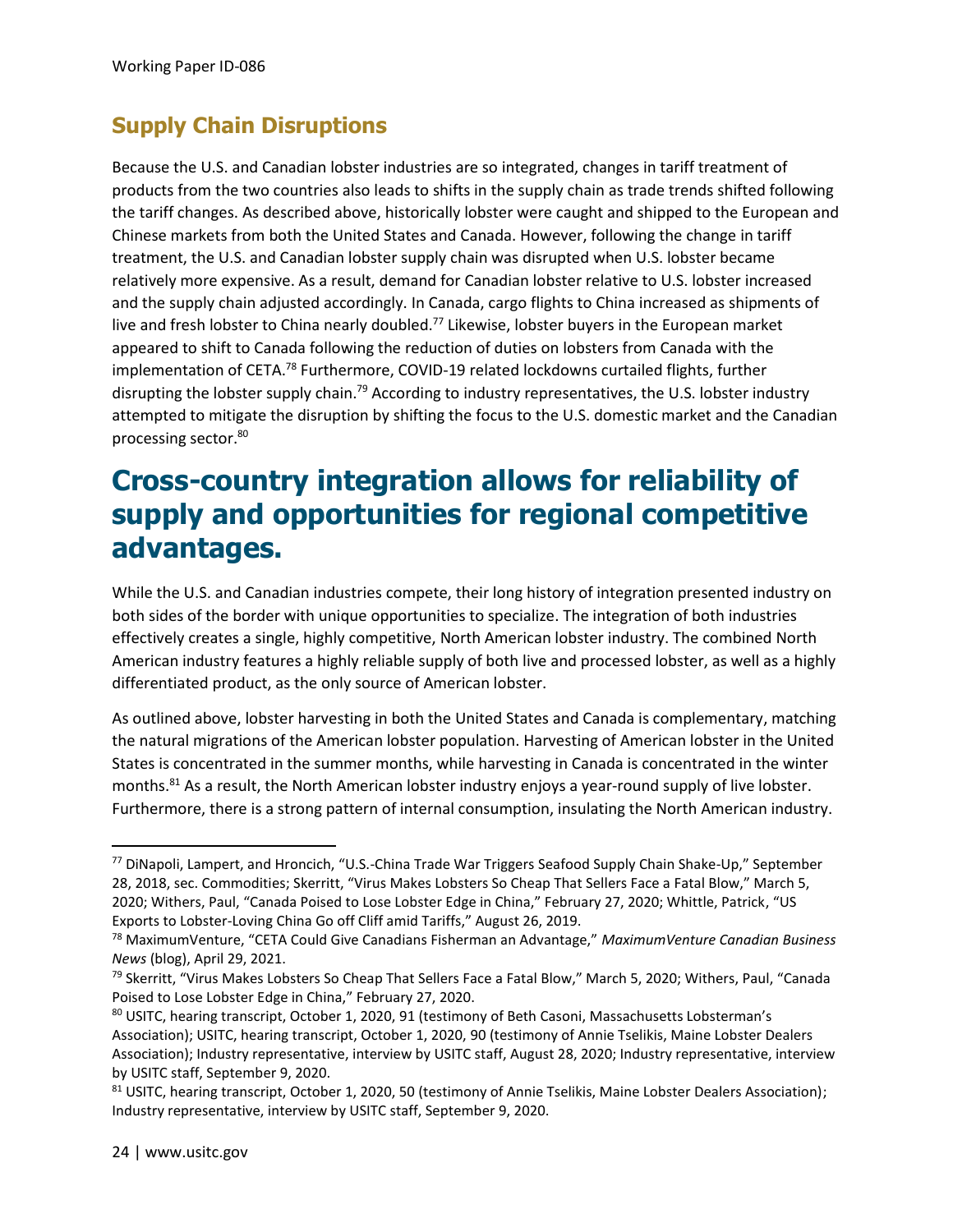Canada has developed a robust processing industry and allows duty free entry of live lobster from the United States providing a consistent destination for live lobster.<sup>82</sup> Additionally, the United States is the largest global market for processed lobster.<sup>83</sup> This enables the lobster industry on both sides of the border to continue to operate even when demand in outside markets wanes.

Firms in both the United States and Canada have identified the competitive advantage of having a robust integrated North American lobster industry, as evidenced by the presence of several seafood companies operating on both sides of the U.S.-Canada border. U.S.-owned firms like the Mozzetta Company and Chicken of the Sea own processing operations in Prince Edward Island and New Brunswick. Similarly, Canadian-owned firms like Cape Bald Packers and Premium Brands have investments and ownership stakes in live distribution and processing operations in Maine.<sup>84</sup> Industry representatives indicate that the trend of cross-border consolidation will continue in the coming years, further solidifying a cohesive North American lobster industry.<sup>85</sup>

Furthermore, distribution to markets outside North America is integrated between the United States and Canada. Often, U.S. harvested lobsters ship out of Toronto and Halifax in Canada. Likewise, many Canadian harvested lobsters ship out of Boston and New York.<sup>86</sup> So many lobsters, from both countries, ship out of Boston that in China the product is marketed as "Boston Lobster," regardless of the official country of origin.<sup>87</sup> Beyond the duty-free treatment of lobster between the United States and Canada, the full integration of the North American industry is dependent upon identical tariff treatment by major destination markets. As discussed above, differences in tariff treatment of lobster in China and Europe can quickly eliminate the parity between the United States and Canada, dismantling the foundation of a cohesive North American industry. However, vertical integration and internal consumption within North America maintains the potential for some degree of insulation from major tariff changes.<sup>88</sup>

### **Conclusion**

The concept of North America as a cohesive integrated economy is not new. The establishment of NAFTA in 1994 promoted the development of industries and firms that work across North America, increasing the economic competitiveness of the North American commercial platform.<sup>89</sup> The USMCA agreement further intensified the potential benefits of integration by encouraging more cohesion across

<sup>82</sup> Industry representative, interview by USITC staff, September 9, 2020.

<sup>83</sup> IHS Markit, Global Trade Atlas, HS 0306.11, 0306.12, 0306.15, 0306.22, 0306.32, 0306.34, 0306.91, 0306.92, 0306.94, 1605.30, accessed May 21, 2021.

<sup>84</sup> USITC, hearing transcript, October 1, 2020, 54-55 (testimony of Geoff Irvine, Lobster Council of Canada).

<sup>&</sup>lt;sup>85</sup> Industry representative, interview by USITC staff, December 10, 2021; Sackton, "Lobster Industry Consolidation Bigger Story than High Opening Prices This Winter," *The Winding Glass* (blog), November 30, 2021.

<sup>86</sup> USITC, hearing transcript, October 1, 2020, 55 (testimony of Geoff Irvine, Lobster Council of Canada).

<sup>87</sup> USITC, hearing transcript, October 1, 2020, 133 (testimony of Annie Tselikis, Maine Lobster Dealers Association). <sup>88</sup> Trade trends describing shifts resulting from tariff changes are discussed in the second paper of this working paper series.

<sup>89</sup> ITA, "North American Commercial Platform," 2016; ITA, "North American Success Stories," February 2015; Connect2Canada, "20 Facts about the North American Economy," *Connect2Canada* (blog), August 13, 2019; Parilla and Berube, "The New North American Trade Map," *The Avenue* (blog), November 7, 2013; McLarty and Cunningham, "North America Is the Strongest Economy in the World. Let's Keep It That Way.," June 29, 2016, sec. Opinions.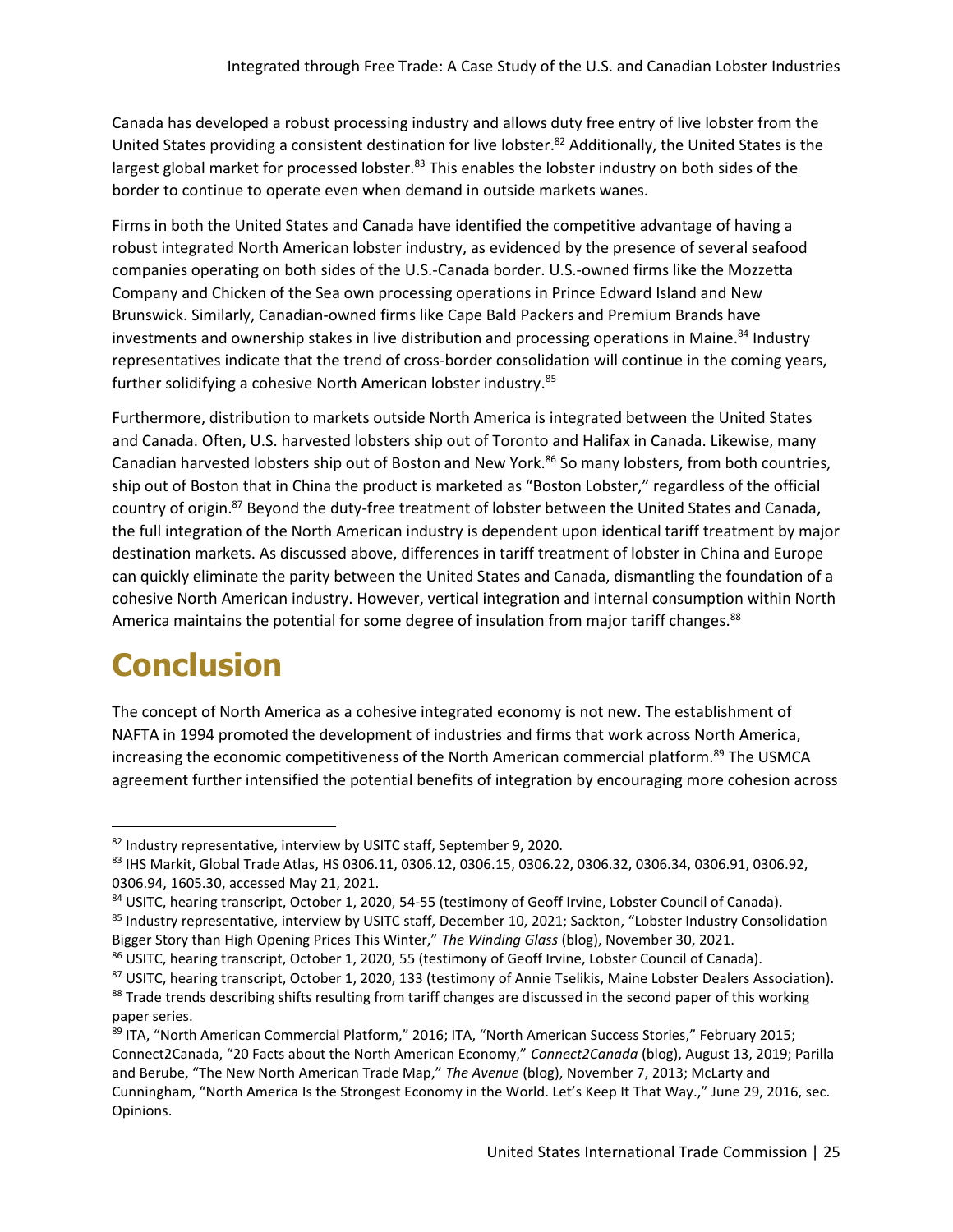countries in a number of sectors, including agriculture.<sup>90</sup> Well-known USMCA examples of industry integration due to duty-free treatment are typically concentrated in manufactured goods.<sup>91</sup> For example, parts of an automobile produced in North America cross the U.S. and Canadian border an average of seven times before completion.<sup>92</sup> However, the integration of the U.S. and Canadian lobster industries, and the competitive advantages stemming from the development of a North American lobster platform, is an example of how tariff-free treatment can benefit industries beyond manufacturing. The two industries are complementary and interdependent, with an integrated supply chain and global freight, using a North American platform to establish global competitiveness. Considering the COVID-19 pandemic, as well as changing regulations and tariff treatments, it is possible the near future the U.S. and Canadian industries will both become more integrated and interdependent.<sup>93</sup>

<sup>90</sup> USTR, "UNITED STATES–MEXICO–CANADA TRADE FACT SHEET Modernizing NAFTA," accessed January 4, 2022; USTR, "USMCA Issue-Specific Fact Sheets," accessed January 4, 2022.

<sup>91</sup> Parilla and Berube, "The New North American Trade Map," *The Avenue* (blog), November 7, 2013; ITA, "North American Success Stories," February 2015.

 $92$  McLarty and Cunningham, "North America Is the Strongest Economy in the World. Let's Keep It That Way.," June 29, 2016, sec. Opinions.

 $93$  These topics are addressed in the second paper of this working series: Khachaturian, Scott, et al, "An American Lobster Tale: Trade, Tariffs, and a Pandemic," 2022, *forthcoming.*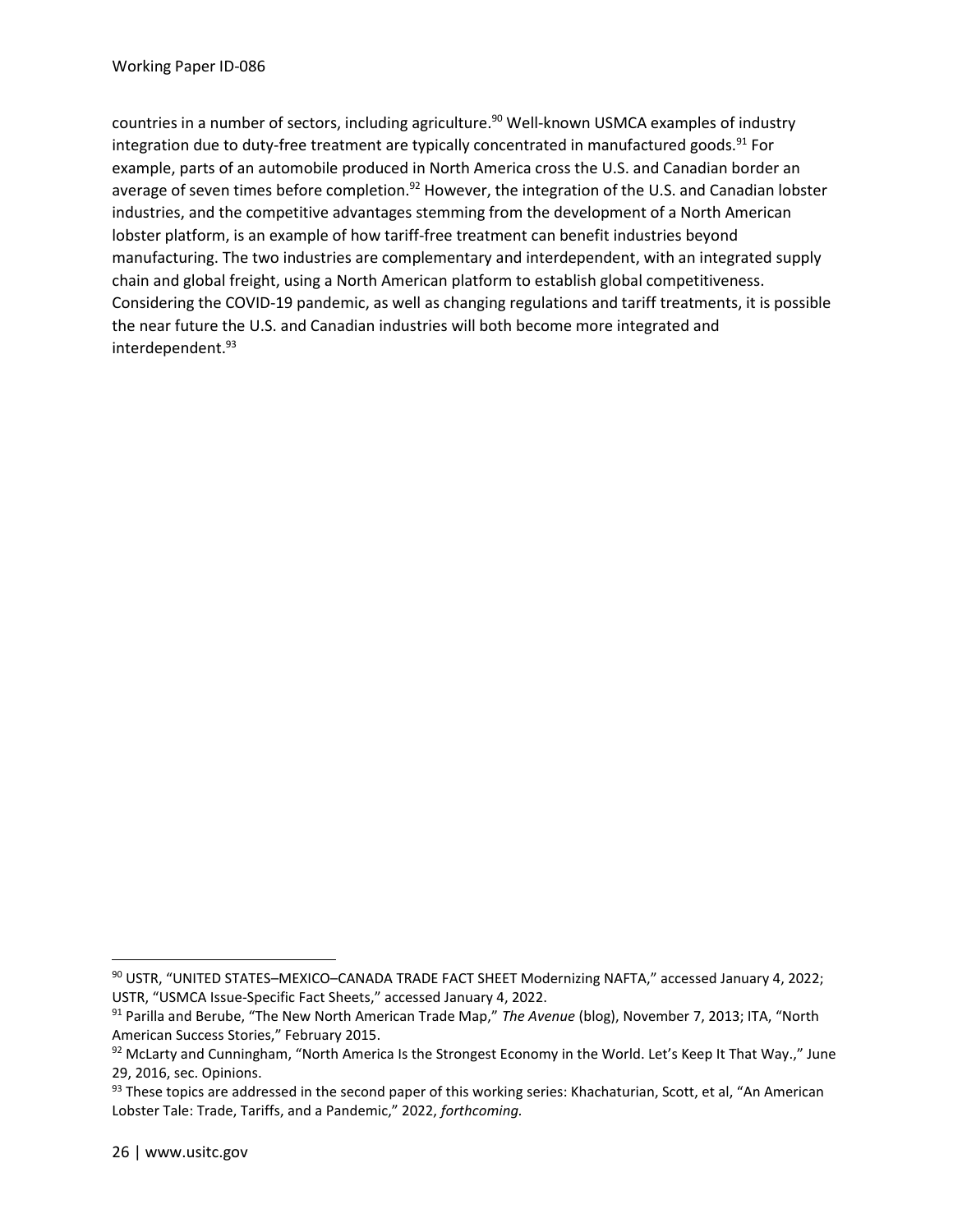### **Bibliography**

- Abel, David. "The Grueling and Messy Work of Lobster Processing." *Boston Globe*. December 11, 2018. [https://www.bostonglobe.com/business/2018/12/11/the-grueling-messy-and-lucrative-work](https://www.bostonglobe.com/business/2018/12/11/the-grueling-messy-and-lucrative-work-lobster-processing/4sw0iiP0IXyaZYI1e9lPCK/story.html%23:~:text=The%20grueling%20and%20messy%20work%20of%20lobster%20processing,with%20nitrogen.%20The%20tail%20shells%20are%20composted%20nearby)[lobster](https://www.bostonglobe.com/business/2018/12/11/the-grueling-messy-and-lucrative-work-lobster-processing/4sw0iiP0IXyaZYI1e9lPCK/story.html%23:~:text=The%20grueling%20and%20messy%20work%20of%20lobster%20processing,with%20nitrogen.%20The%20tail%20shells%20are%20composted%20nearby)[processing/4sw0iiP0IXyaZYI1e9lPCK/story.html#:~:text=The%20grueling%20and%20messy%20w](https://www.bostonglobe.com/business/2018/12/11/the-grueling-messy-and-lucrative-work-lobster-processing/4sw0iiP0IXyaZYI1e9lPCK/story.html%23:~:text=The%20grueling%20and%20messy%20work%20of%20lobster%20processing,with%20nitrogen.%20The%20tail%20shells%20are%20composted%20nearby) [ork%20of%20lobster%20processing,with%20nitrogen.%20The%20tail%20shells%20are%20com](https://www.bostonglobe.com/business/2018/12/11/the-grueling-messy-and-lucrative-work-lobster-processing/4sw0iiP0IXyaZYI1e9lPCK/story.html%23:~:text=The%20grueling%20and%20messy%20work%20of%20lobster%20processing,with%20nitrogen.%20The%20tail%20shells%20are%20composted%20nearby) [posted%20nearby.](https://www.bostonglobe.com/business/2018/12/11/the-grueling-messy-and-lucrative-work-lobster-processing/4sw0iiP0IXyaZYI1e9lPCK/story.html%23:~:text=The%20grueling%20and%20messy%20work%20of%20lobster%20processing,with%20nitrogen.%20The%20tail%20shells%20are%20composted%20nearby)
- Anderson, J. Craig. "SBA Awards Grant to Maine International Trade Center." *Press Herald*, September 27, 2018. [https://www.pressherald.com/2018/09/27/sba-awards-grant-to-maine-international](https://www.pressherald.com/2018/09/27/sba-awards-grant-to-maine-international-trade-center/)[trade-center/.](https://www.pressherald.com/2018/09/27/sba-awards-grant-to-maine-international-trade-center/)
- Atlantic States Marine Fisheries Commission. "American Lobster." Atlantic States Marine Fisheries Commission. Accessed November 17, 2020. [http://www.asmfc.org/species/american-lobster.](http://www.asmfc.org/species/american-lobster)
- Barker, Larry. "Commentary: Lobstering Restrictions Will Hurt Much More than Maine's Fishermen." *Press Herald*, August 11, 2020. [https://www.pressherald.com/2020/08/11/commentary](https://www.pressherald.com/2020/08/11/commentary-lobstering-restrictions-will-hurt-much-more-than-maines-fishermen/)[lobstering-restrictions-will-hurt-much-more-than-maines-fishermen/.](https://www.pressherald.com/2020/08/11/commentary-lobstering-restrictions-will-hurt-much-more-than-maines-fishermen/)
- Bello, Waldon. "Why Free Trade Is Bad for You (or Most of You at Any Rate)." *Foreign Policy In Focus* (blog), March 11, 2019[. https://fpif.org/why-free-trade-is-bad-for-you-or-most-of-you-at-any](https://fpif.org/why-free-trade-is-bad-for-you-or-most-of-you-at-any-rate/)[rate/.](https://fpif.org/why-free-trade-is-bad-for-you-or-most-of-you-at-any-rate/)
- Blinder, Alan S. "The Free-Trade Paradox." *Foreign Affairs*, January 29, 2019. [https://www.foreignaffairs.com/articles/2018-12-11/free-trade-paradox.](https://www.foreignaffairs.com/articles/2018-12-11/free-trade-paradox)
- Boudreaux, Donald J., and Nita Ghei. "The Benefits of Free Trade: Addressing Key Myths." *SSRN Electronic Journal*, 2017[. https://doi.org/10.2139/ssrn.3489938.](https://doi.org/10.2139/ssrn.3489938)
- Chase, Chris. "MSC Suspends Maine Lobster Fishery Certification." *Seafood Source* (blog), August 4, 2020[. https://www.seafoodsource.com/news/environment-sustainability/msc-suspends-us](https://www.seafoodsource.com/news/environment-sustainability/msc-suspends-us-lobster-fishery-certification)[lobster-fishery-certification.](https://www.seafoodsource.com/news/environment-sustainability/msc-suspends-us-lobster-fishery-certification)
- Commonwealth of Massachusetts. Division of Marine Fisheries. *2019 Annual Report*, October 14, 2020. [https://archives.lib.state.ma.us/handle/2452/833686.](https://archives.lib.state.ma.us/handle/2452/833686)
- Connect2Canada. "20 Facts about the North American Economy." *Connect2Canada* (blog), August 13, 2019[. https://connect2canada.com/2019/08/20-facts-about-the-north-american-economy/.](https://connect2canada.com/2019/08/20-facts-about-the-north-american-economy/)
- Debating Europe. "Arguments For and Against Free Trade." Debating Europe. Accessed October 1, 2021. [https://www.debatingeurope.eu/focus/arguments-for-and-against-free-trade/.](https://www.debatingeurope.eu/focus/arguments-for-and-against-free-trade/)
- DiNapoli, Jessica, Allison Lampert, and Caroline Hroncich. "U.S.-China Trade War Triggers Seafood Supply Chain Shake-Up." *Reuters*, September 28, 2018, sec. Commodities. [https://www.reuters.com/article/us-usa-trade-seafood-idUSKCN1M81DP.](https://www.reuters.com/article/us-usa-trade-seafood-idUSKCN1M81DP)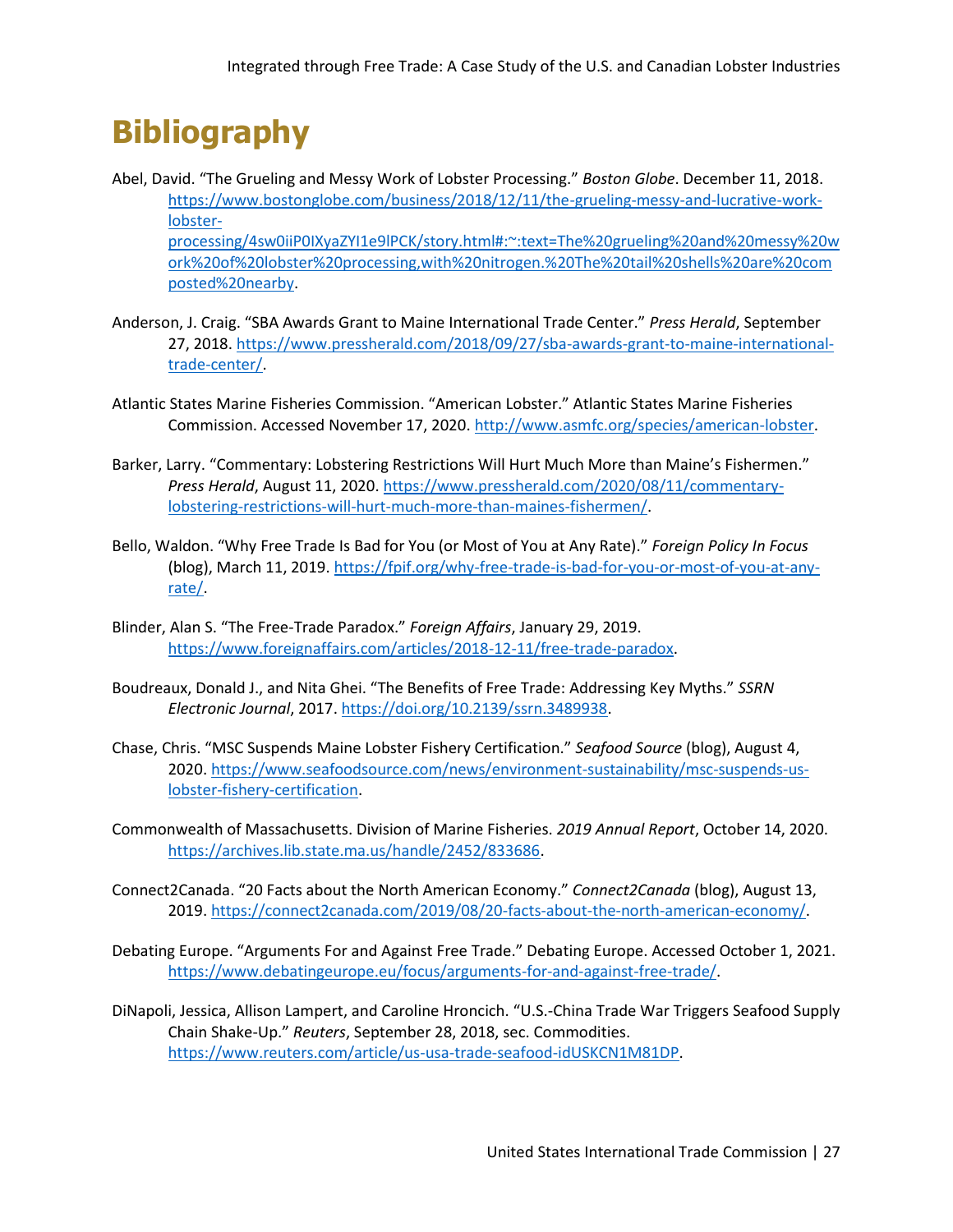- European Parliament. "Deal on Lobsters Gets Go-Ahead from Parliament." European Parliament. News, November 26, 2020. [https://www.europarl.europa.eu/news/en/press](https://www.europarl.europa.eu/news/en/press-room/20201120IPR92135/deal-on-lobsters-gets-go-ahead-from-parliament)[room/20201120IPR92135/deal-on-lobsters-gets-go-ahead-from-parliament.](https://www.europarl.europa.eu/news/en/press-room/20201120IPR92135/deal-on-lobsters-gets-go-ahead-from-parliament)
- Gidney Fisheries. "HPP Frozen Lobster." Gidney Fisheries. Accessed November 16, 2020. [https://gidneyfisheries.ca/food-service-lobster/.](https://gidneyfisheries.ca/food-service-lobster/)
- Gomory, Ralph. "Column: Why Americans Are Right to Rethink Free Trade." PBS NewsHour, August 14, 2017[. https://www.pbs.org/newshour/economy/column-americans-right-rethink-free-trade.](https://www.pbs.org/newshour/economy/column-americans-right-rethink-free-trade)
- Government of Canada. "Exporting Fish and Seafood to the European Union: A Guide for Canadian Businesses." Government of Canada, August 31, 2021. [https://agriculture.canada.ca/en/exporting-fish-and-seafood-european-union-guide-canadian](https://agriculture.canada.ca/en/exporting-fish-and-seafood-european-union-guide-canadian-business)[business.](https://agriculture.canada.ca/en/exporting-fish-and-seafood-european-union-guide-canadian-business)
- Government of Canada, Department of Finance. "Canada's COVID-19 Economic Response Plan." Financial material. Government of Canada, September 14, 2020. [https://www.canada.ca/en/department-finance/economic-response-plan.html#industry.](https://www.canada.ca/en/department-finance/economic-response-plan.html%23industry)
- Government of Canada, Fisheries and Oceans. "Government of Canada and Province of New Brunswick Support Lobster Research and Oyster Aquaculture." News releases. Fisheries and Oceans Canada, August 26, 2019. [https://www.canada.ca/en/fisheries](https://www.canada.ca/en/fisheries-oceans/news/2019/08/government-of-canada-and-province-of-new-brunswick-support-lobster-research-and-oyster-aquaculture.html)[oceans/news/2019/08/government-of-canada-and-province-of-new-brunswick-support-lobster](https://www.canada.ca/en/fisheries-oceans/news/2019/08/government-of-canada-and-province-of-new-brunswick-support-lobster-research-and-oyster-aquaculture.html)[research-and-oyster-aquaculture.html.](https://www.canada.ca/en/fisheries-oceans/news/2019/08/government-of-canada-and-province-of-new-brunswick-support-lobster-research-and-oyster-aquaculture.html)
- Government of Canada, Fisheries and Oceans Canada. "2020 Southern Gulf of St. Lawrence Lobster Fishery Conservation Harvesting Plan (CHP) for Lobster Fishing Areas (LFAs) 23, 24, 25, 26A and 26B," May 7, 2020. [https://www.dfo-mpo.gc.ca/fisheries-peches/commercial-commerciale/atl](https://www.dfo-mpo.gc.ca/fisheries-peches/commercial-commerciale/atl-arc/2020/lobster-chp-homard-ppac-eng.html)[arc/2020/lobster-chp-homard-ppac-eng.html.](https://www.dfo-mpo.gc.ca/fisheries-peches/commercial-commerciale/atl-arc/2020/lobster-chp-homard-ppac-eng.html)
- Government of Canada, Fisheries and Oceans Canada. "Lobster Fishery Areas 19, 20 and 21," June 6, 2018[. https://www.dfo-mpo.gc.ca/fisheries-peches/ifmp-gmp/lobster-homard/index-eng.html.](https://www.dfo-mpo.gc.ca/fisheries-peches/ifmp-gmp/lobster-homard/index-eng.html)
- Government of Canada, Fisheries and Oceans Canada. "Lobster in the Southern Gulf of St. Lawrence: Economic, Social and Cultural Importance of the Fishery." Integrated Fisheries Management Plan, January 21, 2015. https:[//web.archive.org/web/20200207034707/https://www.glf.dfo](file:///C:/web.archive.org/web/20200207034707/https:/www.glf.dfo-mpo.gc.ca/Gulf/FAM/IMFP/2014-Lobster-Economic)[mpo.gc.ca/Gulf/FAM/IMFP/2014-Lobster-Economic.](file:///C:/web.archive.org/web/20200207034707/https:/www.glf.dfo-mpo.gc.ca/Gulf/FAM/IMFP/2014-Lobster-Economic)
- Government of Canada, Fisheries and Oceans Statistical Services. "2018 Volume of Atlantic Landings," March 3, 2020. [https://www.dfo-mpo.gc.ca/stats/commercial/land-debarq/sea](https://www.dfo-mpo.gc.ca/stats/commercial/land-debarq/sea-maritimes/s2018aq-eng.htm.)[maritimes/s2018aq-eng.htm.](https://www.dfo-mpo.gc.ca/stats/commercial/land-debarq/sea-maritimes/s2018aq-eng.htm.)
- Gulf of Maine Research Institute. *Understanding Opportunities and Barriers to Profitability in the New England Lobster Industry*. Portland, ME: Gulf of Maine Research Instittute, 2014. [http://134.209.208.5/sites/default/files/resource/gmri\\_2014\\_lobster\\_survey.pdf.](http://134.209.208.5/sites/default/files/resource/gmri_2014_lobster_survey.pdf)
- Kearns, Madelyn. "Canada Inshore Lobster Fishery Garners MSC Approval." *Seafood Source* (blog), May 27, 2015. [https://www.seafoodsource.com/news/environment-sustainability/canada-inshore](https://www.seafoodsource.com/news/environment-sustainability/canada-inshore-lobster-fishery-garners-msc-approval)[lobster-fishery-garners-msc-approval.](https://www.seafoodsource.com/news/environment-sustainability/canada-inshore-lobster-fishery-garners-msc-approval)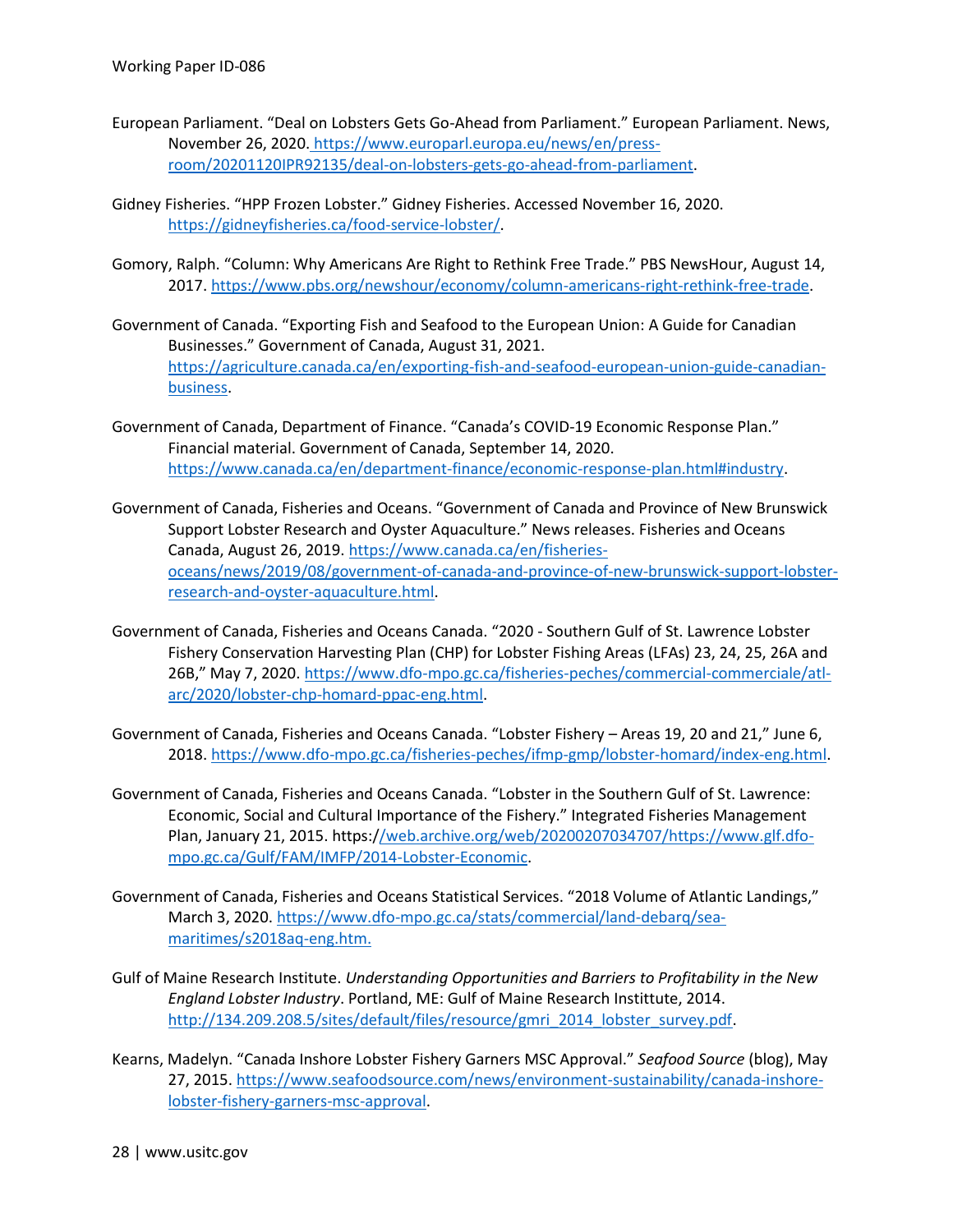- Lincicome, Scott. "The Case for Free Trade." *National Review*, May 2, 2019. [https://www.nationalreview.com/magazine/2019/05/20/the-case-for-free-trade/.](https://www.nationalreview.com/magazine/2019/05/20/the-case-for-free-trade/)
- Lobster Council of Canada. "Sustainability." All About Lobster. Accessed November 16, 2020. [https://lobstercouncilcanada.ca/all-about-lobster/sustainability/.](https://lobstercouncilcanada.ca/all-about-lobster/sustainability/)
- Lobster Institute. *Economic Brochure and Report*. Walpole, ME: University of Maine. The Lobster Institute, 2004[. http://www.lobsterinstitute.org/media/economic%20brochure.pdf.](http://www.lobsterinstitute.org/media/economic%20brochure.pdf)
- Maine Lobster Marketing Collaborative. "Lobster Processing Innovations Lead to New Customers and Markets." Lobster from Maine, November 7, 2019. [https://lobsterfrommaine.com/lobster](https://lobsterfrommaine.com/lobster-processing-innovations-lead-to-new-customers-and-markets/)[processing-innovations-lead-to-new-customers-and-markets/.](https://lobsterfrommaine.com/lobster-processing-innovations-lead-to-new-customers-and-markets/)
- Maine Lobster Marketing Collaborative. "Processing Fundamentals: Preparing Maine Lobster Products." Lobster from Maine. Accessed November 16, 2020. [https://lobsterfrommaine.com/processing](https://lobsterfrommaine.com/processing-fundamentals-preparing-maine-lobster-products/)[fundamentals-preparing-maine-lobster-products/.](https://lobsterfrommaine.com/processing-fundamentals-preparing-maine-lobster-products/)
- Marine Stewardship Council (MSC). "Fishery Certification Guide." Marine Stewardship Council. Accessed December 8, 2020. [https://www.msc.org/for-business/fisheries/fishery-certification-guide.](https://www.msc.org/for-business/fisheries/fishery-certification-guide)
- MaximumVenture. "CETA Could Give Canadians Fisherman an Advantage Over U.S. Lobster Companies." *MaximumVenture Canadian Business News* (blog), April 29, 2021. [https://www.maximumventure.ca/article/ceta-could-give-canadians-fisherman-an-advantage](https://www.maximumventure.ca/article/ceta-could-give-canadians-fisherman-an-advantage-over-u-s-lobster-companies/)[over-u-s-lobster-companies/.](https://www.maximumventure.ca/article/ceta-could-give-canadians-fisherman-an-advantage-over-u-s-lobster-companies/)
- McLarty, Mack, and Nelson Cunningham. "North America Is the Strongest Economy in the World. Let's Keep It That Way." *Washington Post*, June 29, 2016, sec. Opinions. [https://www.washingtonpost.com/opinions/global-opinions/north-america-is-the-strongest](https://www.washingtonpost.com/opinions/global-opinions/north-america-is-the-strongest-economy-in-the-world-lets-keep-it-that-way/2016/06/29/ca06952c-3e0b-11e6-84e8-1580c7db5275_story.html)[economy-in-the-world-lets-keep-it-that-way/2016/06/29/ca06952c-3e0b-11e6-84e8-](https://www.washingtonpost.com/opinions/global-opinions/north-america-is-the-strongest-economy-in-the-world-lets-keep-it-that-way/2016/06/29/ca06952c-3e0b-11e6-84e8-1580c7db5275_story.html) [1580c7db5275\\_story.html.](https://www.washingtonpost.com/opinions/global-opinions/north-america-is-the-strongest-economy-in-the-world-lets-keep-it-that-way/2016/06/29/ca06952c-3e0b-11e6-84e8-1580c7db5275_story.html)
- Nader, Ralph, ed. *The Case Against Free Trade: GATT, NAFTA, and the Globalization of Corporate Power*. San Francisco, CA: Berkely, CA: Earth Island Press; North Atlantic Books. [https://www.goodreads.com/work/best\\_book/770741-the-case-against-free-trade-gatt-nafta](https://www.goodreads.com/work/best_book/770741-the-case-against-free-trade-gatt-nafta-and-the-globalization-of-corpo)[and-the-globalization-of-corpo.](https://www.goodreads.com/work/best_book/770741-the-case-against-free-trade-gatt-nafta-and-the-globalization-of-corpo)
- Parilla, Joseph, and Alan Berube. "The New North American Trade Map." *The Avenue* (blog), November 7, 2013[. https://www.brookings.edu/blog/the-avenue/2013/11/07/the-new-north-american](https://www.brookings.edu/blog/the-avenue/2013/11/07/the-new-north-american-trade-map/)[trade-map/.](https://www.brookings.edu/blog/the-avenue/2013/11/07/the-new-north-american-trade-map/)
- Perry, Mark. "The Case for Free Trade and the Case against Protectionism, Redux." *American Enterprise Institute - AEI* (blog), May 4, 2019. [https://www.aei.org/carpe-diem/the-case-for-free-trade](https://www.aei.org/carpe-diem/the-case-for-free-trade-and-the-case-against-protectionism-redux/)[and-the-case-against-protectionism-redux/.](https://www.aei.org/carpe-diem/the-case-for-free-trade-and-the-case-against-protectionism-redux/)
- Sackton, John. "Lobster Industry Consolidation Bigger Story than High Opening Prices This Winter." *The Winding Glass* (blog), November 30, 2021. [https://www.seafoodnews.com/Story/1213394/The-](https://www.seafoodnews.com/Story/1213394/The-Winding-Glass-Lobster-Industry-Consolidation-Bigger-Story-than-High-Opening-Prices-this-Winter)[Winding-Glass-Lobster-Industry-Consolidation-Bigger-Story-than-High-Opening-Prices-this-](https://www.seafoodnews.com/Story/1213394/The-Winding-Glass-Lobster-Industry-Consolidation-Bigger-Story-than-High-Opening-Prices-this-Winter)[Winter.](https://www.seafoodnews.com/Story/1213394/The-Winding-Glass-Lobster-Industry-Consolidation-Bigger-Story-than-High-Opening-Prices-this-Winter)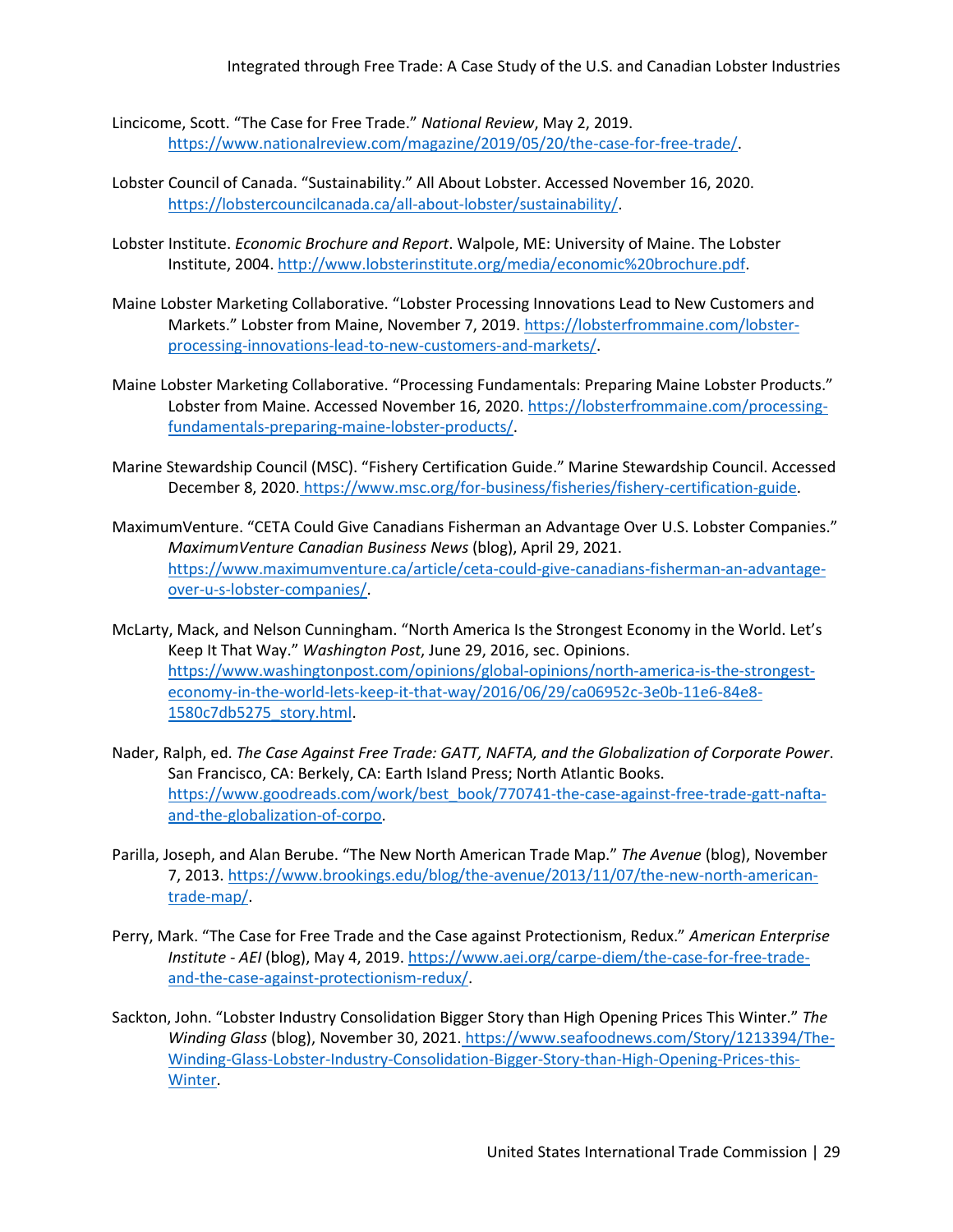- Salsberg, Bob. "Changes In Lobster Processing Rules On Legislature's Plate." *Associated Press (AP)*, May 4, 2019[. https://www.wbur.org/bostonomix/2019/05/04/lobster-regulation-changes-marine](https://www.wbur.org/bostonomix/2019/05/04/lobster-regulation-changes-marine-fisheries)[fisheries.](https://www.wbur.org/bostonomix/2019/05/04/lobster-regulation-changes-marine-fisheries)
- Scudder, Brandon. "Do Free Trade Agreements Encourage Economic Development in the U.S.?" *National Customs Brokers & Forwarders Association of America, Inc.* (blog). Accessed October 1, 2021. [https://www.ncbfaa.org/Scripts/4Disapi.dll/4DCGI/cms/review.html?Action=CMS\\_Document&D](https://www.ncbfaa.org/Scripts/4Disapi.dll/4DCGI/cms/review.html?Action=CMS_Document&DocID=17730&MenuKey=pubs) [ocID=17730&MenuKey=pubs.](https://www.ncbfaa.org/Scripts/4Disapi.dll/4DCGI/cms/review.html?Action=CMS_Document&DocID=17730&MenuKey=pubs)
- SeafoodNews. "East Coast Opens New Lobster Facility in New Bedford Prior to the Opening of the Maine Season." SeafoodNews.com. Accessed November 16, 2020. [https://www.seafoodnews.com/Story/1143870/East-Coast-Opens-New-Lobster-Facility-in-New-](https://www.seafoodnews.com/Story/1143870/East-Coast-Opens-New-Lobster-Facility-in-New-Bedford-Prior-to-the-Opening-of-the-Maine-Season)[Bedford-Prior-to-the-Opening-of-the-Maine-Season.](https://www.seafoodnews.com/Story/1143870/East-Coast-Opens-New-Lobster-Facility-in-New-Bedford-Prior-to-the-Opening-of-the-Maine-Season)
- Skerritt, Jen. "Virus Makes Lobsters So Cheap That Sellers Face a Fatal Blow." *Bloomberg.Com*, March 5, 2020[. https://www.bloomberg.com/news/articles/2020-03-05/virus-makes-luxe-lobsters-so](https://www.bloomberg.com/news/articles/2020-03-05/virus-makes-luxe-lobsters-so-cheap-that-sellers-face-fatal-blow)[cheap-that-sellers-face-fatal-blow.](https://www.bloomberg.com/news/articles/2020-03-05/virus-makes-luxe-lobsters-so-cheap-that-sellers-face-fatal-blow)
- United States Trade Representative (USTR). "UNITED STATES–MEXICO–CANADA TRADE FACT SHEET Modernizing NAFTA into a 21st Century Trade Agreement." Office of the United States Trade Representative. Accessed January 4, 2022[. https://ustr.gov/trade-agreements/free-trade](https://ustr.gov/trade-agreements/free-trade-agreements/united-states-mexico-canada-agreement/fact-sheets/modernizing)[agreements/united-states-mexico-canada-agreement/fact-sheets/modernizing.](https://ustr.gov/trade-agreements/free-trade-agreements/united-states-mexico-canada-agreement/fact-sheets/modernizing)
- United States Trade Representative (USTR). "USMCA Issue-Specific Fact Sheets." United States Trade Representative. Accessed January 4, 2022[. http://ustr.gov/trade-agreements/free-trade](http://ustr.gov/trade-agreements/free-trade-agreements/united-states-mexico-canada-agreement/fact-sheets/usmca-issue-specific-fact-sheets.)[agreements/united-states-mexico-canada-agreement/fact-sheets/usmca-issue-specific-fact](http://ustr.gov/trade-agreements/free-trade-agreements/united-states-mexico-canada-agreement/fact-sheets/usmca-issue-specific-fact-sheets.)[sheets.](http://ustr.gov/trade-agreements/free-trade-agreements/united-states-mexico-canada-agreement/fact-sheets/usmca-issue-specific-fact-sheets.)
- US Department of Agriculture (USDA). "Coronavirus Food Assistance Program 2 for Aquaculture Producers." Farmers.gov: Resources for Farmers and Producers. Accessed November 17, 2020. [https://www.farmers.gov/cfap/aquaculture.](https://www.farmers.gov/cfap/aquaculture)
- US Department of Agriculture (USDA). "Seafood Trade Relief Program." Farmers.gov: Resources for Farmers and Producers. Accessed May 20, 2021. [https://www.farmers.gov/Seafood.](https://www.farmers.gov/Seafood)
- US Department of Commerce International Trade Administration (ITA). "North American Commercial Platform." International Trade Administration, 2016. [https://legacy.trade.gov/nacp/index.asp.](https://legacy.trade.gov/nacp/index.asp)
- US Department of Commerce International Trade Administration (ITA). "North American Success Stories." International Trade Administration, February 2015. [https://legacy.trade.gov/nacp/success-stories.asp.](https://legacy.trade.gov/nacp/success-stories.asp)
- US Department of Commerce National Oceanic and Atmospheric Administration Fisheries (NOAA Fisheries). "American Lobster." NOAA Fisheries, November 3, 2020. [https://www.fisheries.noaa.gov/species/american-lobster.](https://www.fisheries.noaa.gov/species/american-lobster)
- US Department of Commerce National Oceanic and Atmospheric Administration Fisheries (NOAA Fisheries). "Commercial Fisheries Landings." NOAA Fisheries, August 22, 2019. [https://www.fisheries.noaa.gov/national/sustainable-fisheries/commercial-fisheries-landings.](https://www.fisheries.noaa.gov/national/sustainable-fisheries/commercial-fisheries-landings)